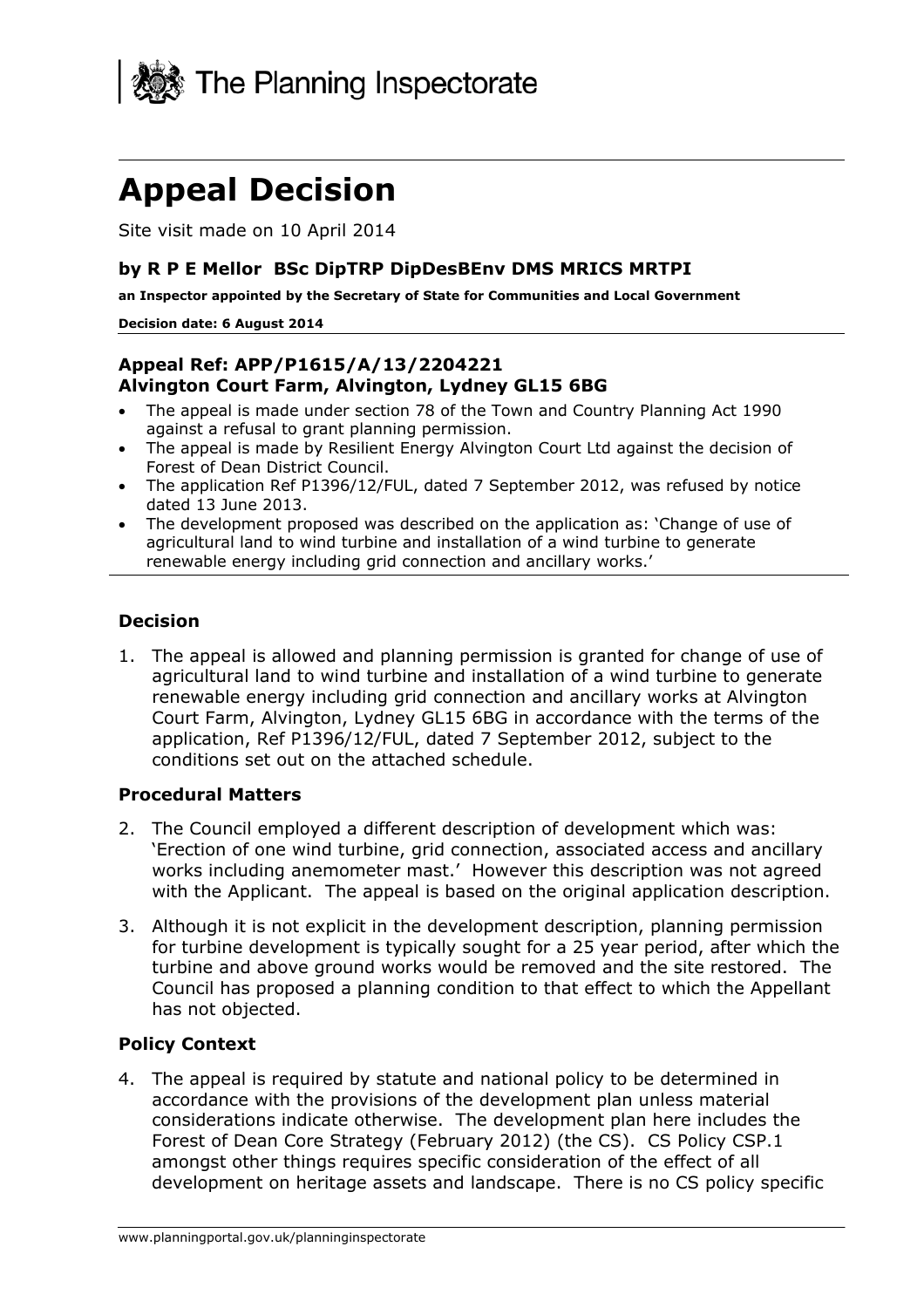to renewable energy development. However CS Paragraph 6.11 refers to the mitigation of climate change (which is defined as action to reduce carbon  dioxide emissions) and provides that: *'… renewable energy development will be supported where it meets national guidance'*. I take that reference to logically also include national policy since the national guidance normally only expands on policy.

- 5. The National Planning Policy Framework (the Framework) was published by the Government as policy in March 2012. It is now supported by national guidance which includes Planning Practice Guidance (PPG) published in 2014. The PPG has not replaced the still extant Practice Guide to the former Planning Policy Statement 5 Planning for the Historic Environment. Whatever the interpretation of CS paragraph 6.11, these documents are important material considerations. The Framework specifically provides at paragraph 215 that due weight should be given to relevant policies in existing plans such as the CS according to their degree of consistency with the Framework. Paragraph 14 of the Framework further provides that where the development plan is silent or relevant policies are out of date, then planning permission should be granted unless any adverse impacts of doing so would significantly and demonstrably outweigh the benefits, when assessed against the policies in the Framework taken as a whole, or specific policies in the Framework indicate development should be refused.
- 6. Other material considerations include: the National Policy Statements on Energy (EN-1) and Renewable Energy (EN-3); the Council's Landscape Supplementary Planning Document 2007 (the Landscape SPD), which is part of the local development framework but not part of the statutory development plan, and English Heritage guidance set out in the document: 'The Setting of Heritage Assets'.
- 7. Also material is the statutory duty in Section 66 of the Planning (Listed Buildings and Conservation Areas) Act 1990 which requires that special regard be had to the desirability of preserving the setting of listed buildings. The Court of Appeal has recently interpreted the wording as requiring that considerable weight and importance should be accorded to preserving the setting.

## **Main Issues**

- 8. The Council refused planning permission firstly because of claimed harm to the setting of Alvington Court, which is a Grade II listed building<sup>1</sup>, and secondly because it considered that insufficient information had been provided to determine whether the development would preserve or enhance the setting of heritage assets in the area. At the application and appeal stages, some interested persons also raised objections to the effect on heritage assets and also to other effects including to landscape, wildlife, and to residential amenity (including noise and visual amenity). Other interested persons have expressed support for the development for its wider environmental or economic benefits.
- 9. Having regard also to local and national policy, the main issues are therefore considered to be:

<sup>&</sup>lt;u> 1989 - Johann Barn, mars ar breithinn ar chuid ann an t-</u>  $1$  Not Grade II\* as erroneously suggested in some English Heritage comments.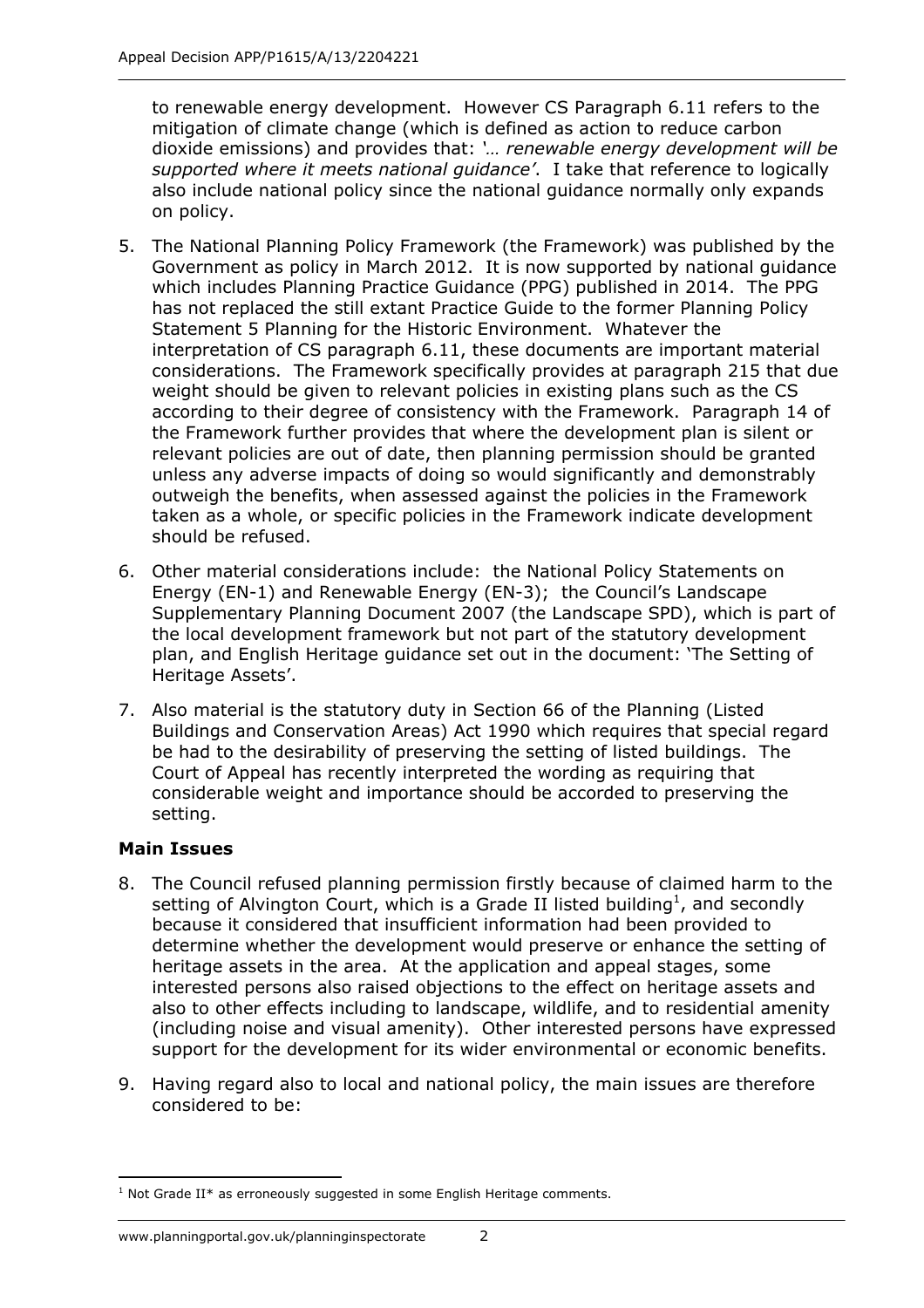- What effect the development would have on the setting and heritage significance of Alvington Court and other heritage assets.
- What effect the development would have on the landscape, wildlife and residential amenity.
- Whether any identified harm outweighs, or is outweighed by, any benefits of the development.

## **Environmental Screening**

 10. The proposed development has been screened for its environmental impact in accordance with the Town and Country Planning (Environmental Impact Assessment) Regulations 1999 and 2011. Due to the characteristics, size and location of the proposed development, and because there are no sensitive ecological receptors that are likely to be significantly affected, it is concluded that the proposal is not likely to result in significant impact likely to cause harm to the wider environment and that an Environmental Impact Assessment is not required.

## **Reasons**

## *Heritage*

## *Alvington Court*

- 11. Alvington Court is now a farmhouse, but according to the listing description it has 16<sup>th</sup> century origins and may have originally been a Manor House or Priory Grange. It is part of a farmstead that otherwise comprises mainly large  $20<sup>th</sup>$  century farmbuildings of utilitarian design and construction with no heritage significance. The farmstead is surrounded by open fields on a gentle east facing slope that descends to meet flatter land bordering the River Severn. A north-south railway crosses that flatter land. There are some trees to the west and north west of the farmstead. The trees and the farmbuildings together partially conceal the farmhouse in views from Alvington and much of Court Lane. The house can be seen at a distance from parts of Court Lane or from part of the main A48 road which is on higher ground than the house. In the latter view the lower parts of the house are concealed by the landform and the farmbuildings such that the height of the house is not apparent. Closer public views are available from a public footpath that leaves Court Lane and shares the driveway access to the farmstead. It then passes the southern front of the house before descending to lower ground and turning north east along the foot of the valley slope where it would continue past the turbine. Longer views of the house (and turbine) would be briefly available from trains on the railway line which is on lower ground.
- 12. The proposed turbine would have a hub height of 60m and an overall height to blade tip of 87m. It would stand to the north north east of the farmstead on higher ground and at a distance from the farmhouse of about 240m.
- 13. The Framework requires at paragraph 132 that regard is had to the 'significance' of a designated heritage asset and advises that significance can be harmed through development within the setting of an asset. It further provides that substantial harm should be wholly exceptional. Paragraph 133 requires that substantial public benefits would need to outweigh substantial harm if the development is to be permitted. Paragraph 134 provides that less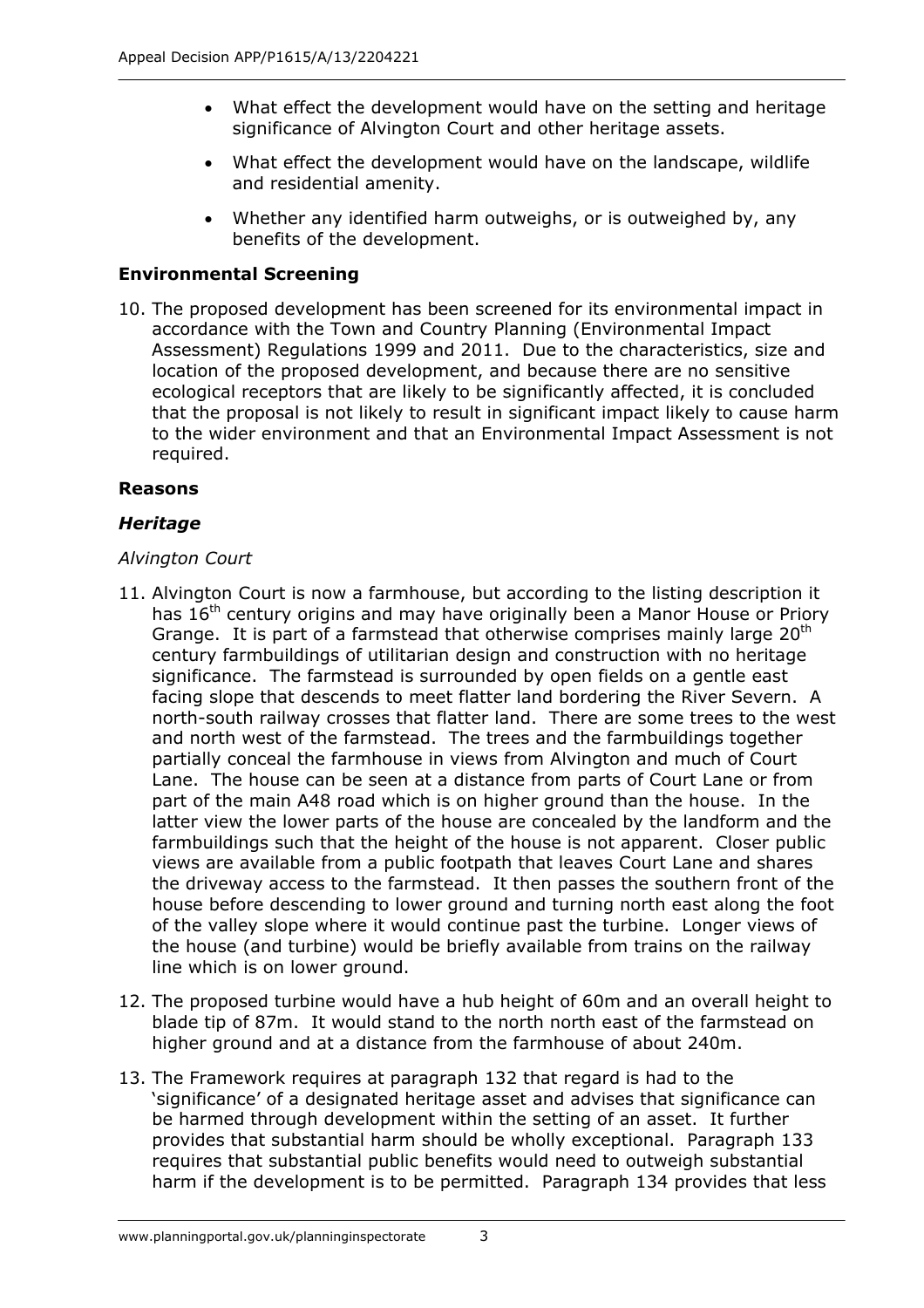than substantial harm would also need to be weighed with public benefits. The  setting of a heritage asset is defined in the Glossary as: '*The surroundings in which a heritage asset is experienced. Its extent is not fixed and may change as the asset and its surroundings evolve. Elements of a setting may make a positive or negative contribution to the significance of an asset, may affect the ability to appreciate that significance or may be neutral*'.

- 14. The listing description acknowledges that the farmhouse has experienced substantial modifications and that it has lost most  $16<sup>th</sup>$  century details. The listing describes the windows as  $19<sup>th</sup>$  century but those windows appear to have been recently replaced with obviously modern windows. Apart from its historic origins, the significance of the heritage asset includes that the stone house is unusually tall and that it has a distinctive appearance in near views with considerable plain walling to the upper parts of the elevation of the main part of the house. Those features distinguish it from more ordinary vernacular farmhouses in the area. Nevertheless they could only be appreciated for their significance at close distances. Such views would be available from the private land immediately around the farmhouse and from the public footpath. The influence of setting on appreciation of significance is thus quite limited. Even in the closer views, the late medieval origins of the farmhouse would not necessarily be obvious to a lay observer. Indeed the house was only listed as recently as 1988. It thus appears that it took some years after lists were first prepared before the heritage interest of the house was recognised even by experts.
- 15. It is not known what relationship the building originally had to its surroundings but in any case its setting is likely to have altered considerably since the  $16<sup>th</sup>$ century. It now includes large modern farmbuildings and post-medieval field enclosures. Other significant changes in the wider setting since the building was erected include the reclamation of the marshes beside the river, the construction across the marshes of the railway line to South Wales, and the realignment and widening of a major road (the A48). The most obvious surviving characteristics of the historic landscape are that it remains mainly agricultural and also mainly open, except where occupied by the modern farmbuildings. The farmhouse is not a dominant or defining feature of its setting beyond the immediate surroundings of the farmstead which include the nearest part of the public footpath. Its heritage significance would not be readily apparent at greater distances, such as from the field north-east of the Ferneley Brook to which the Council's statement refers.
- 16. The turbine would be another relatively modern structure like the road and railway. It would appear in some of the same views as the farmhouse. Its considerable height and movement would cause it to be visually dominant over its farmland surroundings. It would thereby affect the otherwise mainly agricultural landscape character of those surroundings. That effect would reach as far as the farmhouse such that the farmhouse would cease to occupy a solely agricultural setting. However the turbine would occupy a small footprint, allowing agricultural activities to continue close its base. Whilst the agricultural use would continue, the landscape character would be modified by the addition of the tall modern structure. But it would be a slender structure that would not obscure views of the farmhouse. Neither are there significant outward views from the farmhouse towards the turbine. Most views from the house are to the south east and south west over the Severn Valley.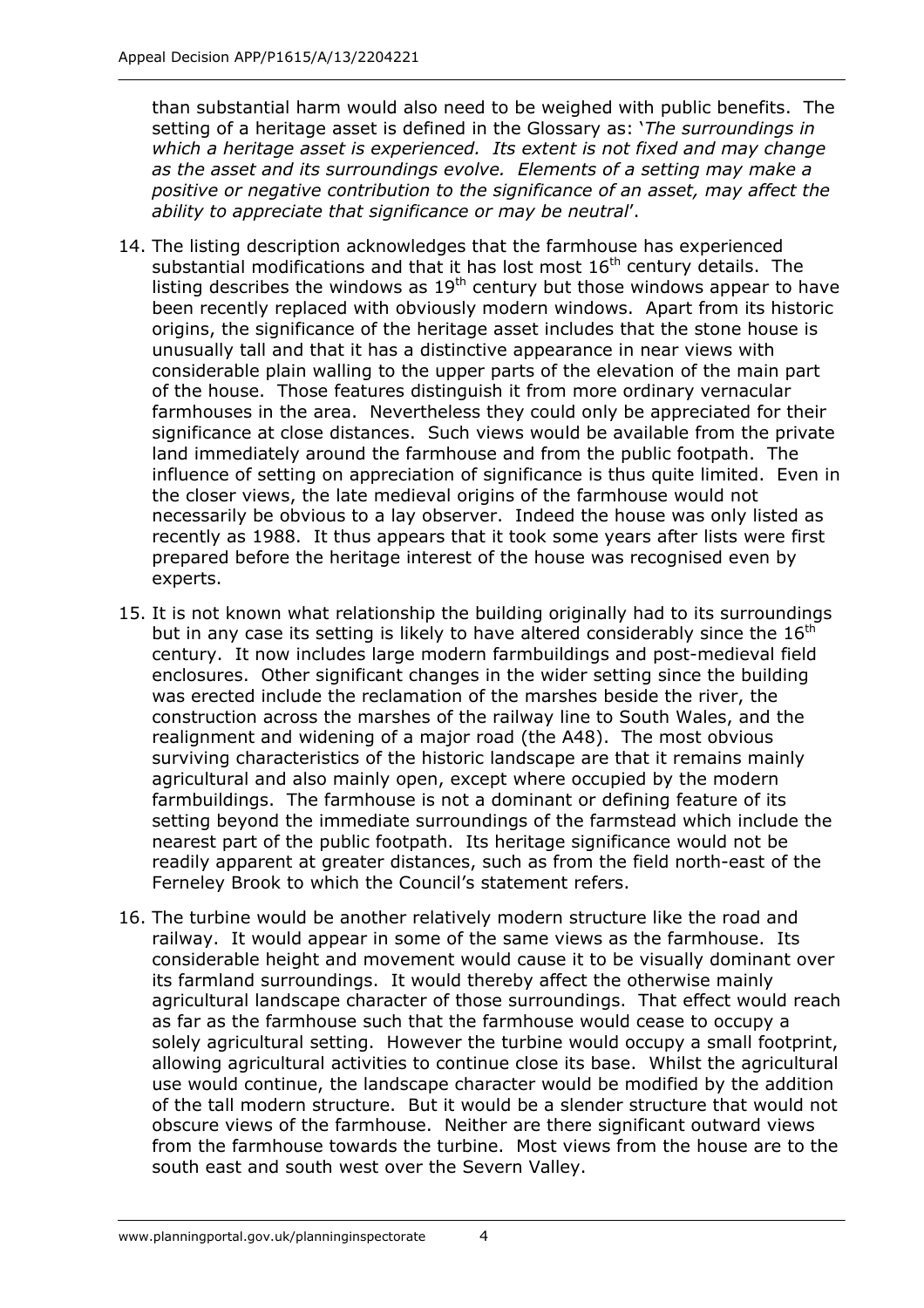- 17. It is concluded that the turbine would not have a 'substantial' effect on the setting and heritage significance of the farmhouse which are best appreciated in closer views or internally. However it would have some, less than substantial, effect owing to the modification of the open agricultural character of the land between the turbine and the farmhouse which make some contribution to its setting. The setting of the farmhouse would thus not be fully preserved. That merits considerable weight in the balancing exercise when considering the public benefits of the proposal.
- 18. The Council has proposed a condition to require landscaping with bunding in a position between the listed building and the turbine to provide greater visual containment. However the Appellant objects to the condition and the planting would be of little benefit for a 25 year development as it would take too long to mature. The condition is thus unnecessary.

### *Other Heritage Assets*

- 19. The reasons for refusal do not identify which other assets may be harmed by the proposed development. The Appellant's heritage statement has assessed the heritage significance and setting of the Alvington and Aylburton Conservation Areas. Both conservation areas are concentrated around the main streets in these villages. These are closely built up with only limited views out from the streets. There are some attractive views from the houses and gardens on the edges of the Alvington conservation area, especially in a south east direction towards the Severn. However no key or important views have been identified towards or out of either area that would be affected by the turbine. An adverse effect of negligible magnitude was identified in respect of views from the respective eastern and western edges of the two Conservation Areas. That effect would need to be weighed as a less than substantial effect. There is no substantive evidence of any greater effect.
- 20. Each conservation area also includes other listed buildings. These include Severn Lodge in Alvington which is a large house on the edge of the conservation area. It will benefit from extensive main views south east towards the Severn Estuary. It may also have minor or oblique views east north east towards the turbine although those would make comparably little contribution to its heritage significance. There are also representations from agents for the Lydney Park Estate which is beyond Aylburton. The Grade II listed mansion there is approximately 2km north east of the turbine site. The representations relate in particular to the potential for views of the turbine to be available from a terrace adjacent to the mansion house where there are extensive views south and east over the Severn Estuary. There are also Scheduled Ancient Monuments within the grounds although no specific harm is alleged to their setting and it is unlikely that their significance could be appreciated except at close quarters within the estate grounds.
- 21. The turbine would be visible over a wide area, including from Lydney Park and Severn Lodge and from some other listed buildings or their curtilages. However some views would be oblique or partially screened with little effect on significance. Where more direct views are available they would be long and the turbine would then appear as a single additional feature in the typically expansive landscape of the Severn Estuary which already includes other large man made features such as the nuclear power stations and the bridges. The present setting of the listed buildings would not be entirely preserved and that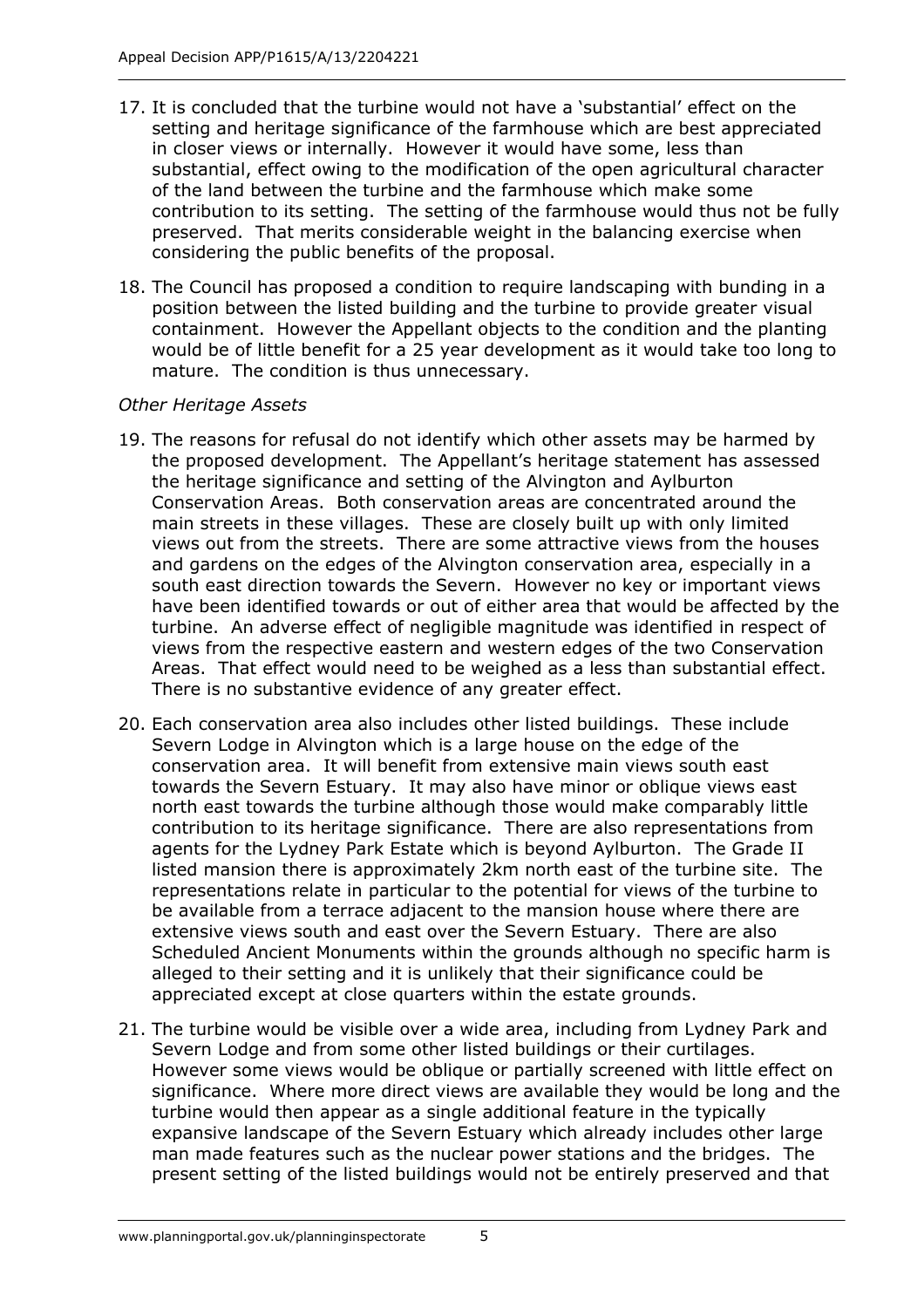merits considerable weight and importance. However the actual effect on setting and significance would be limited and certainly less than substantial. There is a lack of evidence to substantiate a more significant adverse effect on the heritage setting or significance of any of these assets. Having regard in particular to the distance of the turbine from these assets I consider that the Appellant's assessment has included adequate information in these regards.

 22. It is concluded that, where it could be seen in outward views from parts of the conservation areas and from listed buildings, the turbine would add a tall and novel feature in the landscape. In some long views it would be possible to see the turbine and some heritage assets in the same views but at distances at which the significance of the assts would not be readily appreciable and/or because the turbine would be seen within a typically expansive and large scale landscape. As a different and large feature of contemporary design and materials its introduction would have a slight adverse (less than substantial) effect on the setting of the conservation areas and of those buildings. That would need to be weighed with the benefits of the proposal in the planning balance.

## *Landscape Effects, Visual Effects, Residential Amenity and Wildlife*

 23. There were other objections from interested persons under these headings although it is notable that none were supported by the Council as reasons sufficient to refuse planning permission.

## *Landscape*

 24. The application was accompanied by a Landscape and Visual Impact Assessment (LVIA) which had regard to previous landscape character assessment of the area. In the Forest of Dean Landscape Character Assessment (LCA) the turbine would be within a landscape character area that has been defined as 'Unwooded Vale 6a'. That area's characteristics include a soft rolling landscape with well-maintained hedgerows, trees and small copses and shelter belts. The LVIA concluded that this is an area of high medium sensitivity and that the turbine would have a high magnitude of effect on landscape character but only up to about 300m. That distance would include Alvington Court. Medium magnitude effects would extend as far as 1km in some directions, including to the eastern edge of Alvington. The western edge of Aylburton is also within 1km. However the actual loss of landscape fabric would be limited and confined mainly to a small area of arable farmland. The turbine and its moving blades would here be prominent and that would influence the landscape character but the effects would diminish with distance. The LVIA concluded that the overall effects on the character area as a whole would be of low negligible magnitude and slight significance. Similar conclusions to the latter are reached for adjoining character areas. I concur with these conclusions.

## *Visual Effects and Residual Amenity*

 25. Visual effects are assessed separately in the LVIA with effects of major significance occurring within about 750m of the turbine and of major-moderate significance up to 1.7km-2km. Within that area some views would be screened by vegetation or buildings close to the viewer. Effects would be negligible beyond 4km. The major effects would be mainly experienced by users of the public rights of way and especially of the public footpath to the south east (who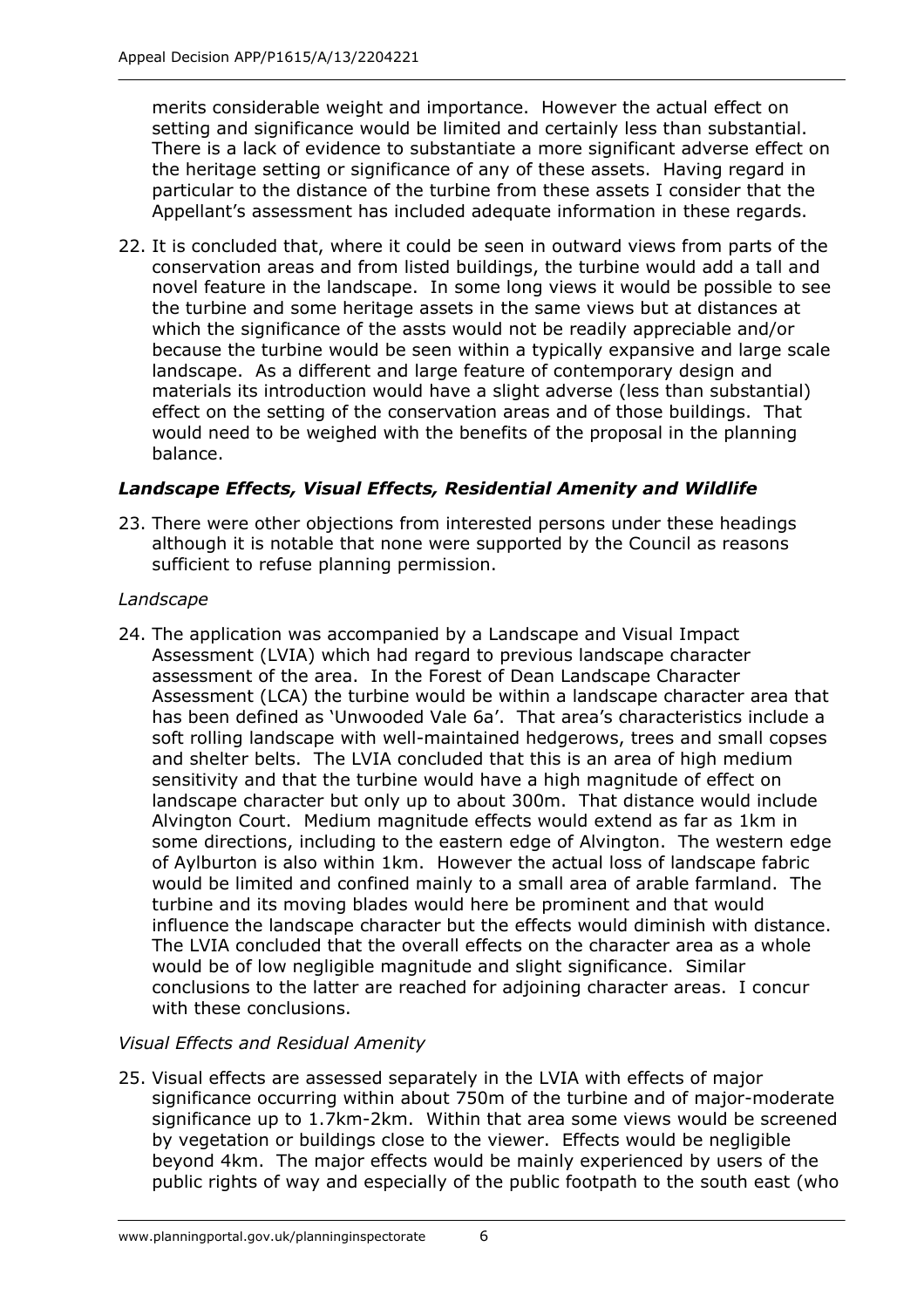would experience a dominating visual effect over a short distance), and by the nearest residents. A number of dwellings within 750m were assessed individually. It was concluded that few have direct unimpeded views of the turbine. Some which do have such views include properties at Sandford Terrace on Sandford Lane, Aylburton. However these stand at a distance and on higher ground where the turbine would appear as one feature within an expansive view. It is a well established planning principle that there is no right to maintain unchanged the views from private property. The LVIA acknowledges that in such views the turbine would become a visually significant element but concludes that it would not be oppressive or overbearing. I agree and do not consider that any of the affected dwellings would become generally regarded as an unattractive and therefore unsatisfactory place to live.

- 26. Whilst I acknowledge that individual perceptions of the appearance of any wind turbine can vary from adverse to neutral to positive and are influenced by factors such as the individual's perceptions of the need for, and effectiveness of wind energy, I consider the LVIA assessment to be fair. The Council also concluded that, subject to a condition to secure the removal of the turbine after 25 years or when it ceased operation (if sooner), then the proposal would cause minimal harm to the visual and landscape qualities of the surrounding area. I agree.
- 27. The LVIA considered the potential for cumulative landscape and visual effects with the nearest proposed community turbine which would be of similar scale and located at Plusterwine, 1.75km to the south west. I have not been advised that any planning permission has been granted for such development. If not then cumulative impact would be a consideration for the decision maker at that time rather than now. In any event, and having regard to the separation between these turbines, their main effects would occur in different areas with minimal overlap of very minor effects. The same considerations apply to more distant proposed turbines as well as to the existing St Briavels turbine. From the few locations where more than one turbine would be seen it is likely that all but the nearest turbine would be only distantly visible as very small elements in the wider landscape and thus any cumulative landscape and visual effects would be negligible.
- 28. In relation to other aspects of residential amenity, the Council also concluded that the development would be acceptable in relation to noise effects and shadow flicker, having regard to the distance from the nearest dwellings and the presence of the A48 main road, amongst other factors. I agree. The Council has recommended that a condition be applied to control noise levels. That condition and noise limits, and the assessment on which it is based, would generally accord with Government guidance in the document known as ETSU-R-97. Whilst one representor criticises aspects of the noise impact analysis and hence whether the conditioned noise limits could be exceeded, that would be a risk for the developer to take into account when deciding to proceed as the enforcement of the noise limits would risk having to cease operation in relevant conditions or permanently.

#### *Wildlife*

 29. The application was supported by an ecological assessment including a habitat survey. This has identified some potential effects on bats and birds including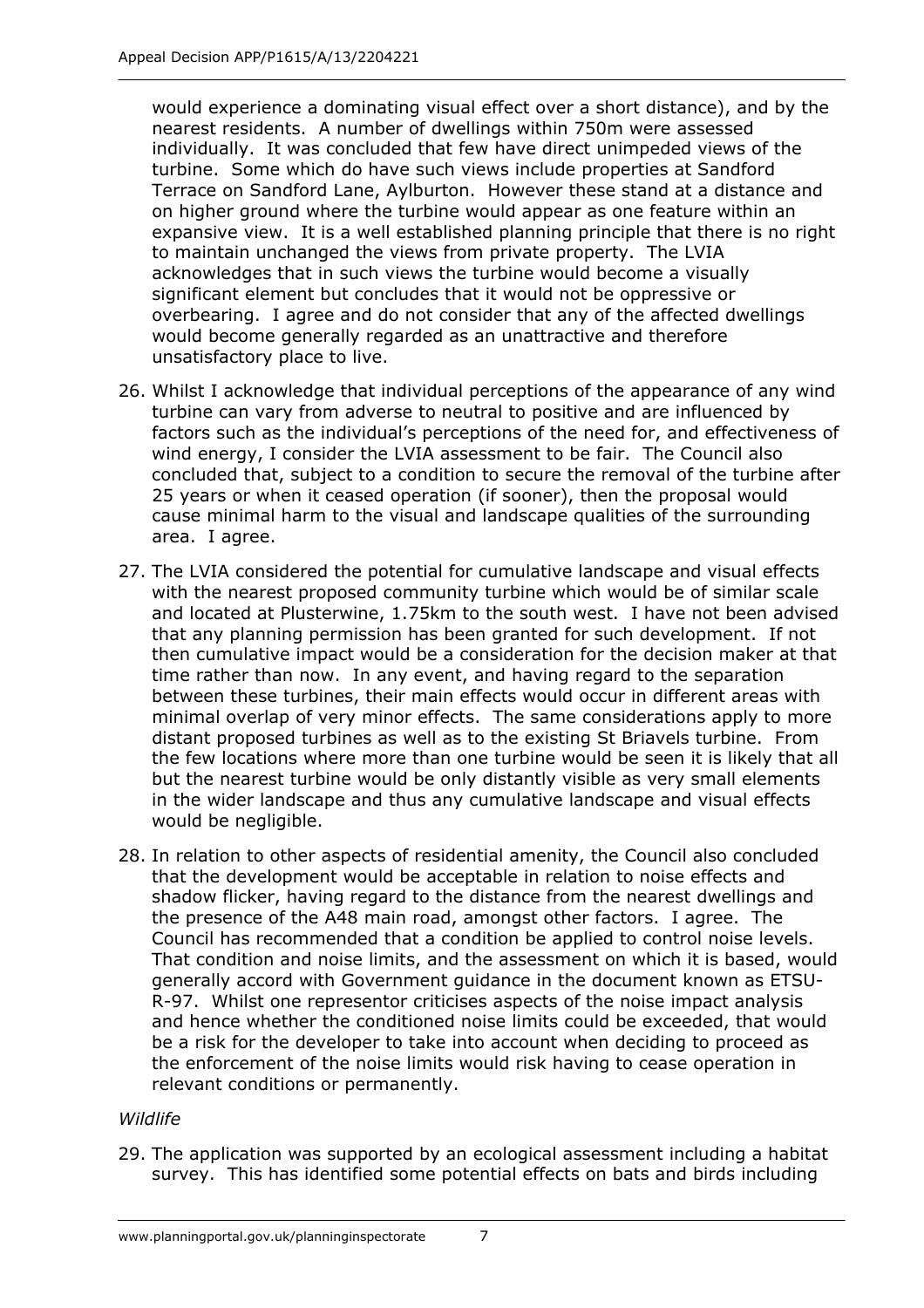lapwings. However, on the advice of its Ecologist and in liaison with Natural England, the Council has concluded that the impact on protected species would be limited to an acceptable level and can be controlled and mitigated by the use of conditions. The Council has further concluded that there would be no satisfactory alternative, that the favourable conservation status of European Protected species would not be affected, and that there is potential for an overriding public interest to over-ride the identified harm if the proposal satisfies other policy criteria. The available evidence leads me to the same conclusions.

## *Benefits*

- 30. The Framework at paragraph 93 provides amongst other things that the delivery of renewable and low carbon energy and associated infrastructure is central to the economic, social and environmental dimensions of sustainable development. Paragraph 97 seeks recognition of the responsibility on all communities to contribute to energy generation from renewable or low carbon sources and to support community-led initiatives for renewable and low carbon energy. Paragraph 98 provides amongst other things that even small-scale projects provide a valuable contribution to cutting greenhouse gas emissions and that applications should be approved if the impacts are, or can be made, acceptable.
- 31. National guidance in PPG confirms at paragraph 001 of the Chapter on Renewable and Low Carbon Energy that increasing the amount of energy from renewable energy will help to make sure the UK has a secure energy supply, reduce carbon emissions to slow down climate change, and stimulate investment in new jobs and businesses. This would be a 500kW turbine. Some objectors comment that the similar St Briavels turbine did not achieve the expected average efficiency during its first months of operation, but that has not been measured over a full year. The Appellant points out that higher outputs are typically achieved in the winter and that output at St Briavels has risen since the figures quoted by the objectors were published.
- 32. Paragraph 004 of the same PPG Chapter refers to the likely increasingly important role of community initiatives which should be encouraged as a way of providing positive local benefits from renewable energy development. In this case the proposal is a community wind project with associated social and economic benefits. I have no reason to doubt the Appellant's statement that a community investment scheme will be offered to fund the project with local investors sharing directly in the operating surplus. A similar scheme has already been established in the same District at St Briavels. As the turbine would provide significant income for the farmer, it is also likely that some of these funds will be spent on necessary maintenance of the listed building.
- 33. There are a significant number of representations of support from local people including from a number of residents of Alvington, the nearest village. However there are also local objections, including from the parish councils of Alvington and Aylburton.
- 34. The Council's Officer Report and Appeal Statement did not explicitly assess the public benefits of the proposal or carry out a balancing exercise before concluding with the assertion that the scheme would not deliver proportionate public benefits. The Council's Appeal Statement suggested that there is an absence of an overriding justification based on necessity, however that is not a national policy test. Indeed the Framework explicitly states at paragraph 98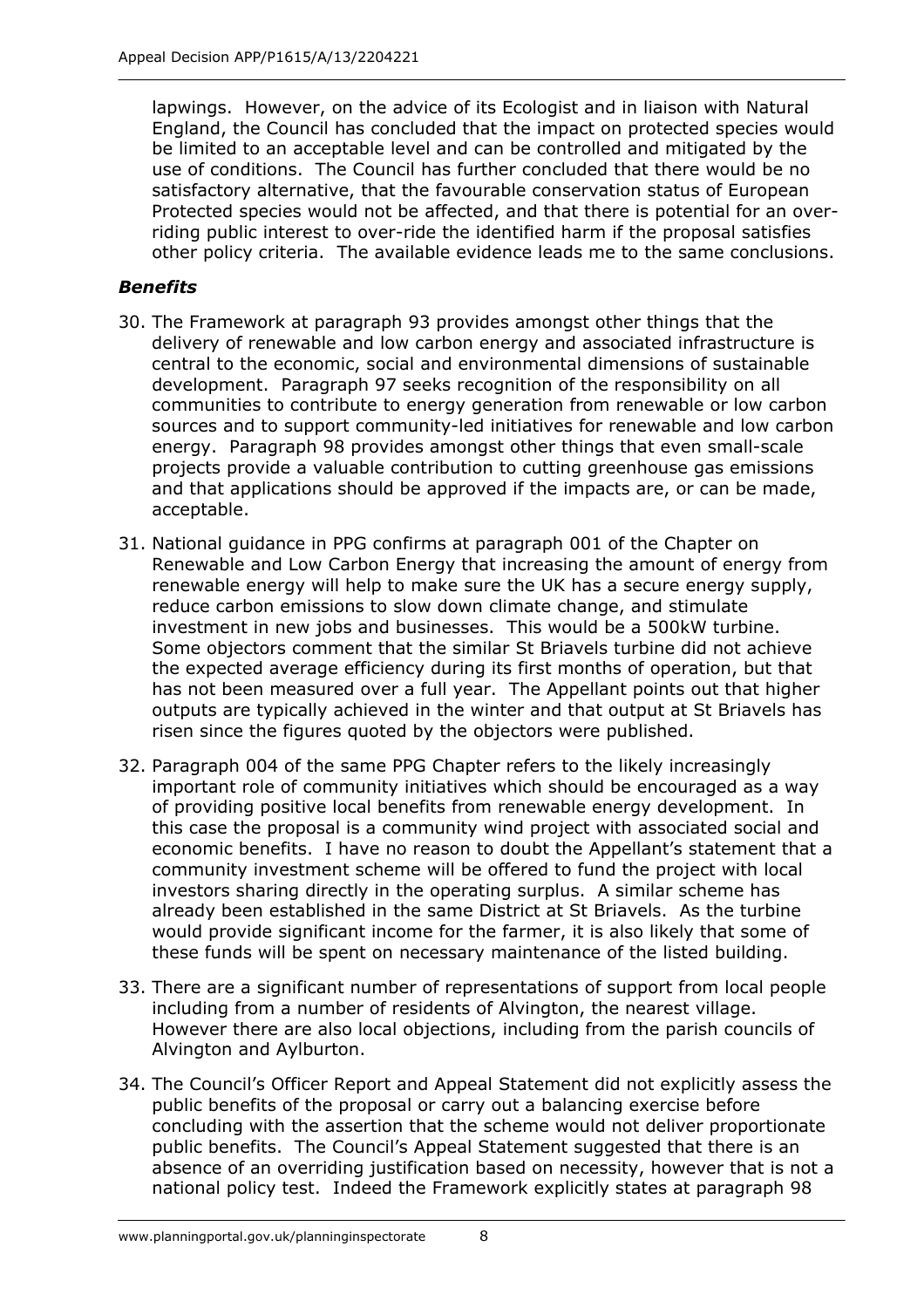that applicants for energy development should not be required to demonstrate the overall need for renewable energy.

 35. It is concluded that the scheme's generation of renewable energy would be a benefit of considerable weight and importance both locally and nationally, particularly as it is a community-led initiative of the type which the Government seeks to encourage.

## **Other Matters**

 36. Regard has been had to all other matters raised in the written submissions but they do not outweigh the conclusions on the main issues. In particular it is improbable that this single wind turbine would materially affect tourism. Also the risk of safety to users of the public footpath in the unlikely event of turbine failure or collapse is very small having regard to the separation distance, the lack of a micro-siting condition, and the evidently infrequent use of that path, particularly in the extreme weather conditions that might be associated with any failure.

## **Conditions**

- 37. A list of conditions has been suggested by the Council in the event that the appeal is allowed. Most of these are not objected to by the Appellant. The exception is a condition seeking a planted bund at Alvington Court which I do not consider to be necessary for the reasons given above.
- 38. Condition 1 is a standard condition that is needed to prevent the accumulation of unimplemented permissions. Conditions 2 and 11 are needed for the avoidance of doubt as to what is permitted. Conditions 3-6, 11, 12, 14, 22 and 23 are needed to protect the character and appearance of the area and because the benefits of the development would cease when it ceases operation. Condition 7 is needed in the interest of highway safety and traffic flow. Condition 8 is needed to protect the environment and highway safety during construction. Conditions 9, 10 and 24 are needed to protect residential amenity. Conditions 14 and 15 are needed for aviation safety. Condition 16 is needed in case of electromagnetic interference. Conditions 17 and 18-21 are needed in the interests of wildlife conservation.
- 39. The Council has suggested a condition to implement a post construction bird monitoring plan. However the suggested wording is vague as to the objective of the monitoring. In particular it does not provide for any action or consequence for this development that may arise from the results of the monitoring scheme in terms of mitigation or compensation for any unanticipated effects. The condition does not require prior approval of the monitoring plan and, as it would be a 2 year monitoring plan, it is not clear what the purpose of the review after 2 years would be or who is supposed to carry out that review. It is therefore concluded that the condition does not satisfy the tests set out in the 'Use of Conditions' chapter of the PPG and the condition should not be applied.
- 40. Noctule bats have been identified in the area and there is a roost close to the site. The Council's Ecologist had recommended a condition for monitoring bat activity which was linked to a separate condition to curtail the operation of the turbine at specific times of day between 1 May and 1 October when bats are most active. Whilst the Committee Report also referred to such conditions the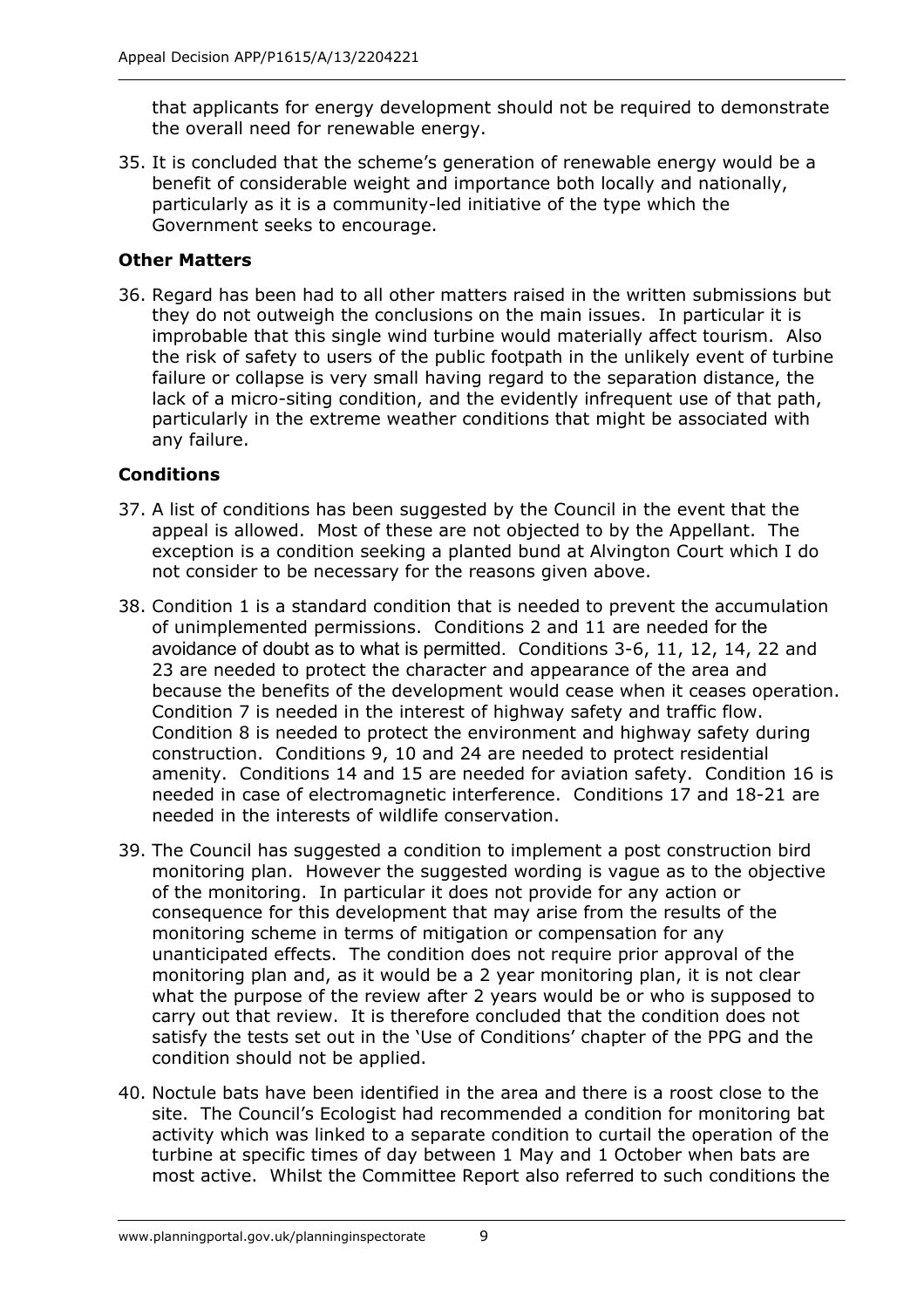Council has omitted to include them in its suggested list. In a letter of 27 February 2013 the curtailment measures were supported by the Appellant's ecologist who advised that monitoring be used to determine whether such measures are needed in the longer term. The Appellant agreed to such measures in an email of 28 February 2013. It is therefore concluded that it is appropriate and necessary to impose curtailment and monitoring conditions in respect of this protected species. However as the condition suggested by the ecologist for the curtailment of operation is unclear in its wording, a simpler wording has been employed.

 41. Some minor changes have been made to the wording of some suggested conditions to improve their clarity, precision and enforceability.

## **Planning Balance and Conclusions**

 42. Whilst I give considerable weight and importance to the duty imposed by Sections 66(1) and 72(1) of the Planning (Listed Buildings and Conservation Areas) Act 1990, and therefore to the strong presumption in favour of the desirability of the preservation of heritage assets, the overall conclusion is that the identified environmental and economic benefits accord with relevant national objectives and outweigh the identified environmental harm and, in particular, the changes to the setting of Alvington Court Manor and the more marginal changes to the setting of other heritage assets in the wider area, and the identified effects on the landscape, wildlife and residential amenity. This would be a sustainable development in the terms of the Framework. As the development would be in overall accordance with national policy and guidance, it would also accord with paragraph 6.11 of the CS. The appeal should therefore be allowed.

 *R P E Mellor*

INSPECTOR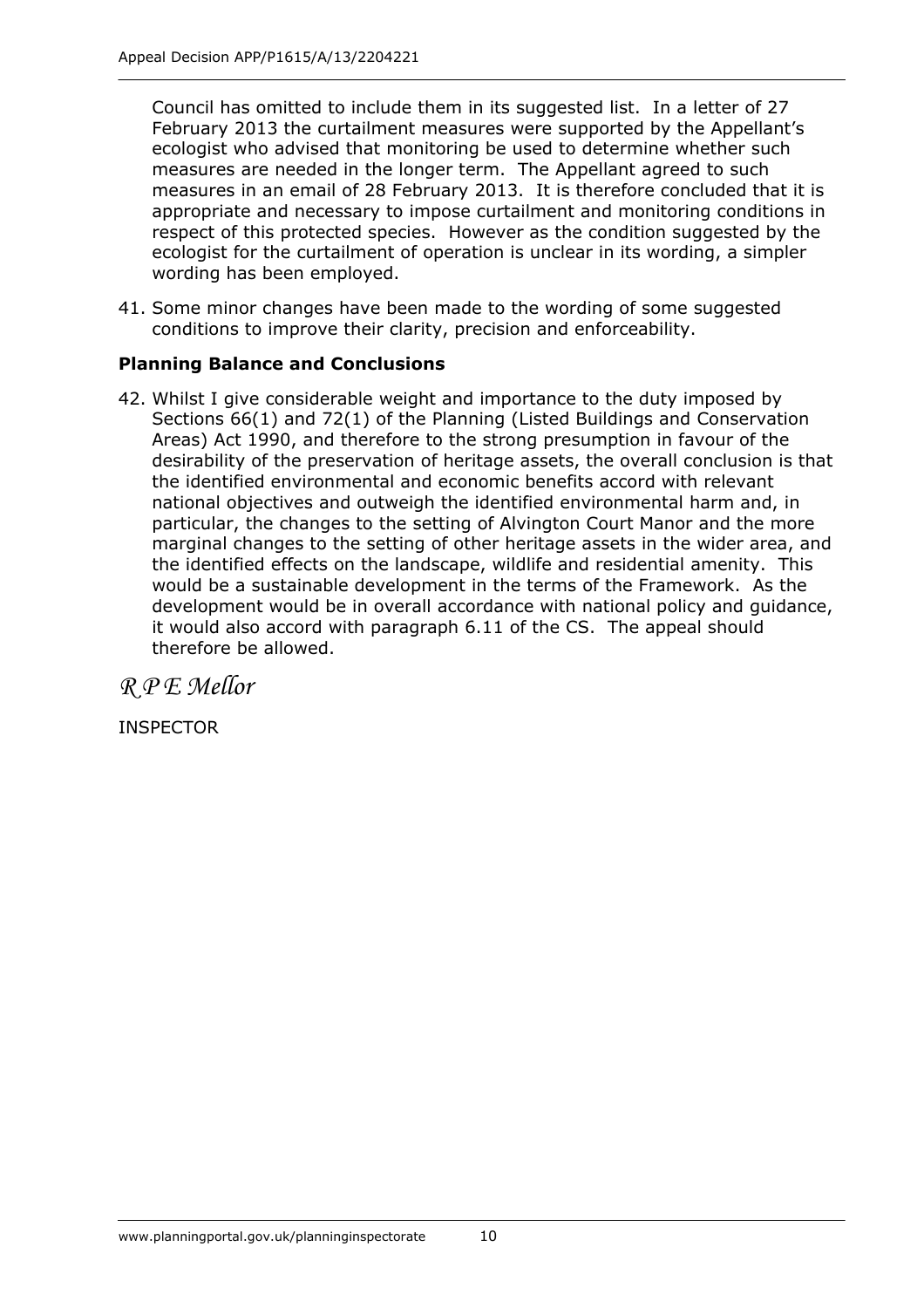## **SCHEDULE OF CONDITIONS**

- 1. The development hereby permitted shall be commenced before the expiration of three years from the date of this permission.
- 2. The development hereby permitted shall be carried out in accordance with the submitted plans listed below:

| <b>Location Plan</b>              | Unnumbered                             | 17 Oct 2012 |
|-----------------------------------|----------------------------------------|-------------|
| Block plan                        | 12061-500-ACF                          | 17 Oct 2012 |
| Construction details              | WRD-K-04-GUA. E-53.S.59.3K 17 Oct 2012 |             |
| Proposed elevations               | E599-25-01-D                           | 17 Oct 2012 |
| Mast or antenna details           | <b>UNNUMBERED</b>                      | 17 Oct 2012 |
| Road details                      | <b>KRANSTELLFLACHE</b>                 | 17 Oct 2012 |
| Proposed details                  | <b>KRANSTELLFLACHE</b>                 | 17 Oct 2012 |
| Aerial photographs                | <b>LOCATION DETAILS</b>                | 27 Sep 2012 |
| Location Plan                     | 3172-01                                | 27 Sep 2012 |
| Landscaping                       | 3172-02                                | 27 Sep 2012 |
| Topographical detail              | 3172-03                                | 27 Sep 2012 |
| <b>Theoretical Shading</b>        | 3172-04                                | 27 Sep 2012 |
| Theoretical Shading S'vey 3172-05 |                                        | 27 Sep 2012 |
| Survey                            | 3172-07                                | 27 Sep 2012 |
| Survey                            | 3172-08                                | 27 Sep 2012 |
| Survey                            | 3148-08                                | 27 Sep 2012 |
| Survey                            | 111240/09/WOR1                         | 27 Sep 2012 |
|                                   |                                        |             |

- 3. The monitoring mast shall be removed from the site when no longer required for monitoring purposes for the development hereby permitted.
- 4. This permission shall endure for a period of 25 years from the date when electricity is first exported from the wind turbine to the electricity grid ('First Export Date'). Written confirmation of the First Export Date shall be given to the local planning authority no later than 14 days after the event.
- 5. No later than 12 months prior to the end of this permission, a decommissioning and site restoration scheme shall be submitted for the written approval of the local planning authority. The scheme shall make provision for the removal of the wind turbine and associated above ground works approved under this permission and details of the depth to which the wind turbine foundations will be removed. The scheme shall also include the management and timing of any works and a traffic management plan to address potential traffic impact issues during the decommissioning period, location of material laydown areas, an environmental management plan to include details of measures to be taken during the decommissioning period to protect wildlife and habitats and details of site restoration measures. The approved scheme shall be fully implemented within 12 months of the expiry of this permission.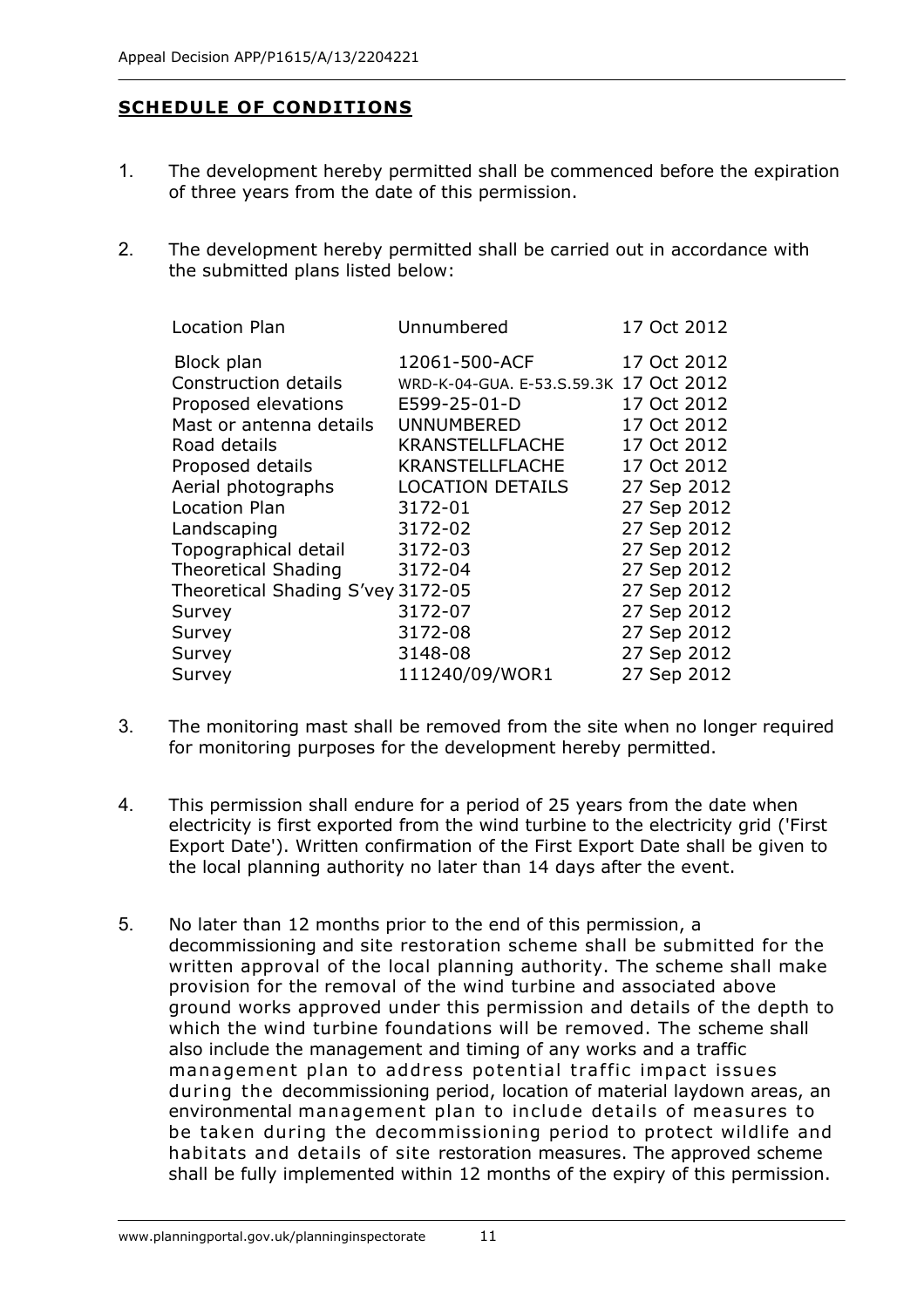- 6. If the wind turbine generator hereby permitted ceases to export electricity to the grid for a continuous period of 12 months, a scheme for the repair or removal of that turbine shall be submitted to the local planning authority for its written approval within 3 months of the end of that 12 month period. Were repairs to the relevant turbine are required the scheme shall include a programme of remedial works. Where removal is necessary the scheme shall include a programme for removal of the turbine and associated above ground works approved under this permission, details of the depth to which the wind turbine foundations will be removed, and site restoration measures following the removal of the turbine. The scheme shall thereafter be implemented in accordance with the approved details and programme.
- 7. No development shall commence until a Construction Traffic Management Plan (CTMP) has been submitted to and approved in writing by the local planning authority. The CTMP shall include details of the routing of construction traffic and the management of junctions to and crossings of the public highway and other public rights of way. Development shall be carried out in accordance with the approved details.
- 8. No development shall commence until a Construction Method Statement (CMS) describing all works, including temporary works, has been submitted to and approved in writing by the local planning authority. Development shall be carried out in accordance with the approved CMS which shall address the following matters:
	- i) The control of dust including arrangements to monitor dust emissions from the development site during the construction phase;
	- ii) Measures for controlling pollution/sedimentation and responding to any spillages/incidents during the construction phase;
	- iii) Measures to be implemented on site to prevent the deposition of deleterious material from vehicles leaving the site;
	- iv) The location and size of temporary parking, lie-down, compound areas, including staff facilities and loading, off-loading and turning facilities for vehicles;
	- v) Replanting plans for turbine bases and crane operation areas subsequent to construction;
	- vi) Details of the reinstatement of areas of land disturbed during construction;
	- vii) Fencing to be erected during the construction phase.
- 9. No construction or decommissioning works (with the exception of dust suppression works which may take place at any time) shall take place outside the hours of 07:00 to 19:00 on Monday to Friday inclusive and 08:00 to 13:00 on Saturday. No construction or decommissioning works shall take place on a Sunday or a Public Holiday.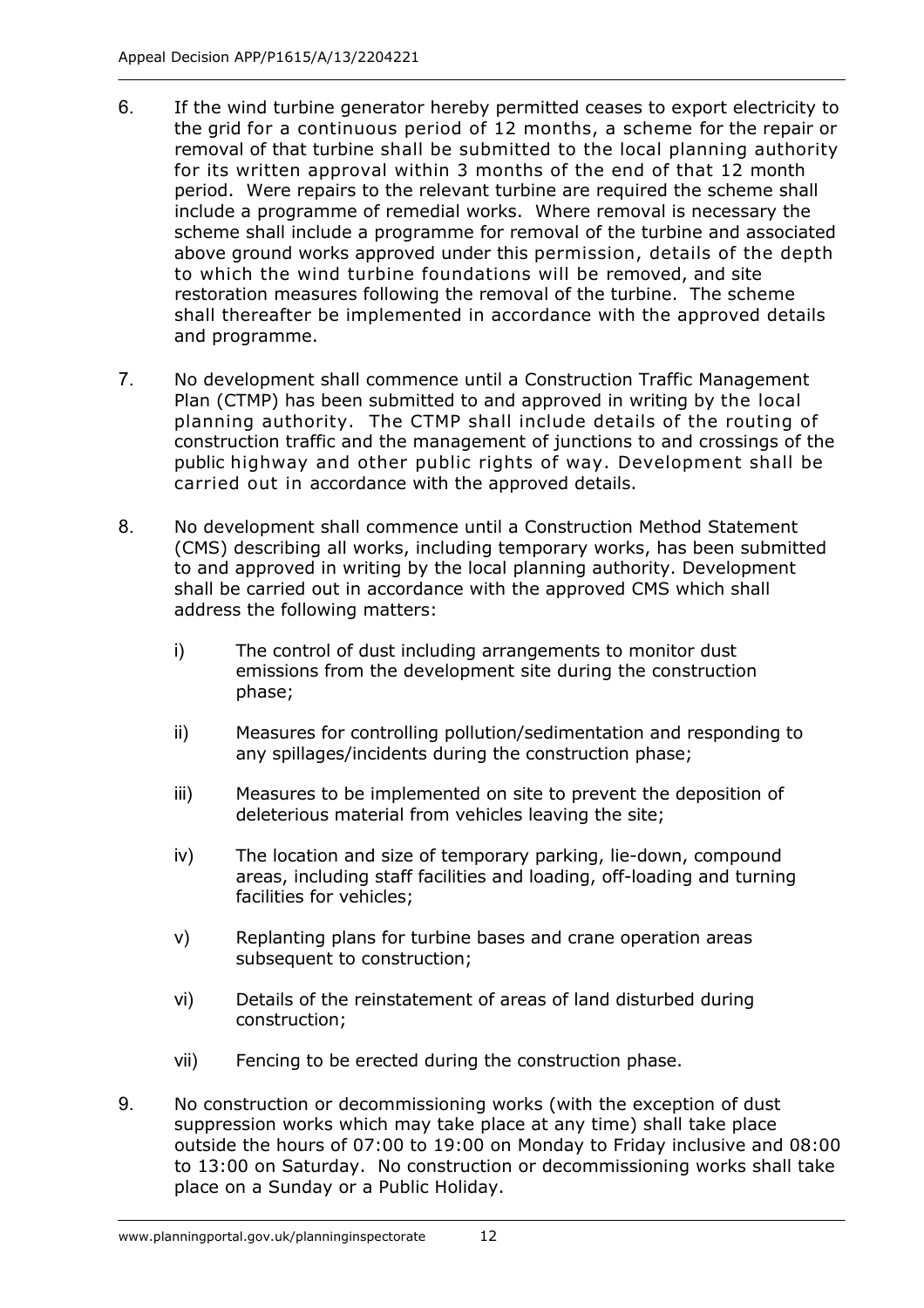- 10. The delivery of any construction materials or equipment for the construction of the development, other than turbine blades, nacelles and towers, shall not take place outside the hours of 07:00 to 19:00 on Monday to Friday inclusive, 08:00 to 13:00 on Saturday with no such deliveries on a Sunday or Public Holiday.
- 11. The overall height of the wind turbine measured to the tip of the blade when in the vertical position shall not exceed 87 metres, when measured from the turbine base.
- 12. No wind turbine shall be erected until details of the colour and finish of the tower, nacelle and blades and any external transformer units have been submitted to and approved in writing by the local planning authority. No name, sign, or logo shall be displayed on any external surfaces of the turbines or any external transformer units other than those required to meet statutory health and safety requirements and the manufacturer's identification signage. No electricity shall be exported until the approved colour and finish of the wind turbines and any external transformer units has been implemented prior and those colours and finishes shall thereafter be retained in accordance with the approved details unless otherwise approved in writing by the local planning authority.
- 13. There shall be no permanent external illumination on the site other than for security, maintenance and emergency lighting; and infra-red aviation lighting for the purposes of aviation safety.
- 14. No development shall take place until a scheme for the provision of Ministry of Defence accredited infra- red aviation lighting for each of the turbines has been submitted to and approved in writing by the Local Planning Authority. The scheme shall be carried out as approved and thereafter retained as such.
- 15. The turbine shall not be erected until at least 7 days after written confirmation of the following details has been provided to the local planning authority:
	- i) Proposed date of commencement of the erection of the turbine; and
	- ii) The latitude and longitude of the turbine.
- 16. No electricity shall be exported until a scheme providing for a baseline survey and the investigation and alleviation of any electro-magnetic interference to television caused by the operation of the turbine shall be submitted to and approved in writing by the local planning authority. The scheme shall provide for the investigation by a qualified independent television engineer of any complaint of interference with television reception at a lawfully occupied dwelling (defined for the purposes of this condition as a building within Use Class C3 and C4 of The Town and Country Planning (Use Classes) Order 1987) which lawfully exists or had planning permission at the date of this permission, where such complaint is notified to the developer by the local planning authority within 12 months of the First Export Date. Where impairment is determined by the qualified television engineer to be attributable to the turbine(s), mitigation works shall be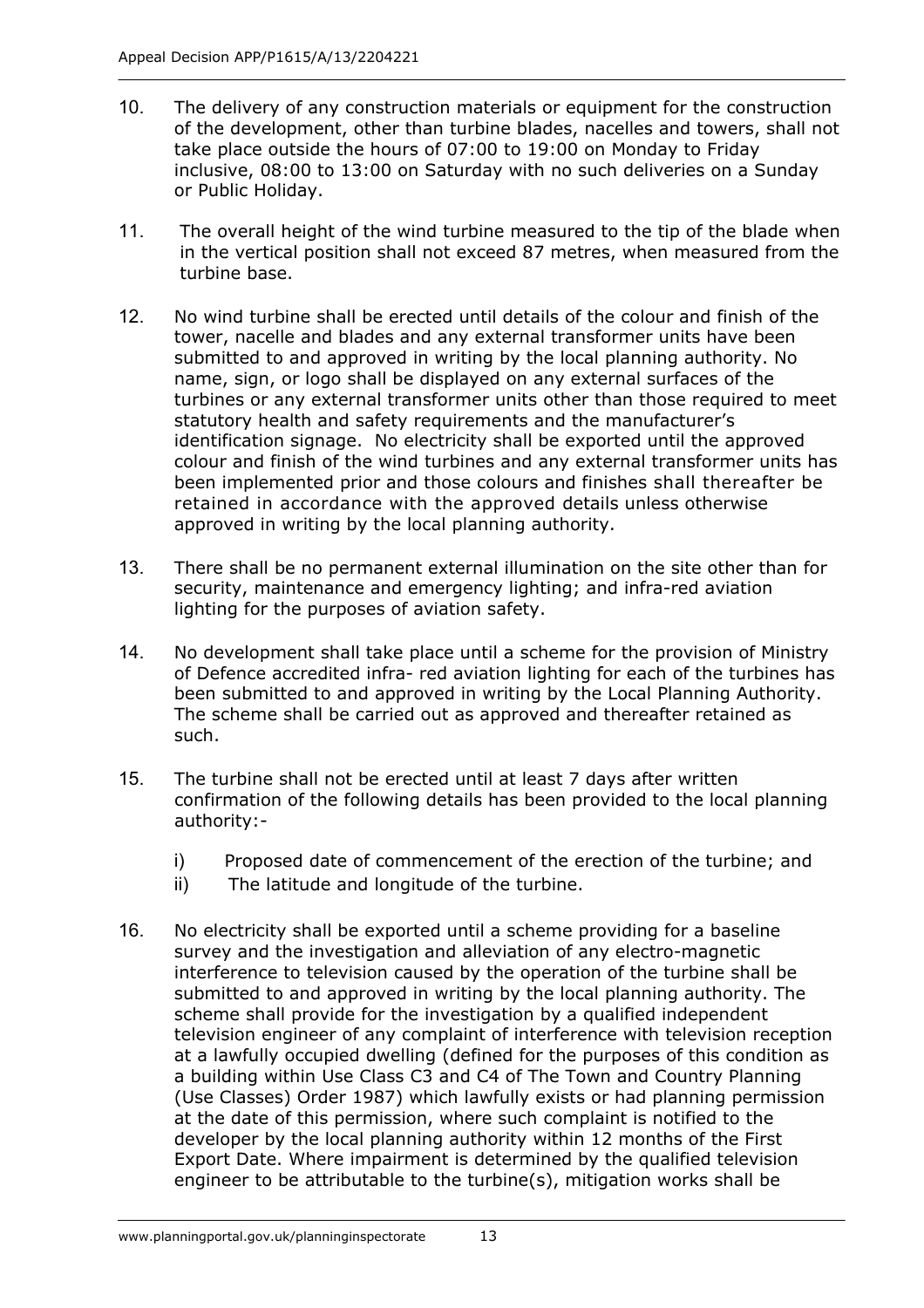carried out in accordance with the approved scheme.

- 17. No tree or shrub removal or clearance works shall take place between 1 March and 31 August inclusive unless a survey to assess the nesting bird activity on the site during this period and a scheme to protect the nesting bird interest on the site have first been submitted to and approved in writing by the planning authority and then implemented as approved.
- 18. No development shall take place until a pre-commencement survey for badgers has been undertaken following best practice survey guidance and until the results of the survey have been submitted to the Local Planning Authority. If badgers are found and would be affected then a mitigation strategy must be submitted to and approved in writing by the Local Planning Authority and then implemented as approved.
- 19. All development works shall be implemented in accordance with the Local Planning Authority's published Precautionary Method of Working for Reptiles.
- 20. No development shall take place until a Habitat Management Plan, covering the turbine operation period, to ensure the habitat around the turbine does not attract either birds or bats has been submitted to and agreed with the Local Planning Authority. The plan to include maps and a description of measures. The management plan shall be implemented as approved.
- 21. No development shall take place until a 10 year habitat management plan for the establishment of enhancement measures outlined in section 5.4.4 "Recommendations for Birds" of the Environmental Report has been submitted to and agreed with the LPA. The plan to include maps, management descriptions and a timetable of works. The management plan shall be implemented as approved.
- 22. No development shall commence until details of all boundary treatments, means of enclosure to the development and hard surfacing have been submitted to and approved in writing by the Local Planning Authority. No electricity shall be exported until the approved works have been carried out and they shall thereafter be permanently retained.
- 23. No development shall commence until a scheme for the hard and soft landscaping of the site (incorporating existing flora), has been submitted to and approved by the Local Planning Authority. Such a scheme shall be carried out in all respects in accordance with the approved scheme and not later than the first planting season following the erection of the wind turbine hereby permitted. If at any time during the subsequent five years any tree, shrub or hedge forming part of the scheme shall for any reason die, be removed or felled it shall be replaced with another tree, shrub or hedge of the same species during the next planting season to the satisfaction of the Local Planning Authority.
- 24. The rating level of noise emissions from the effects of the wind turbine, (including the application of any tonal penalty) when determined in accordance with the attached Guidance Notes, shall not exceed the values for the relevant integer wind speed set out in the tables attached to these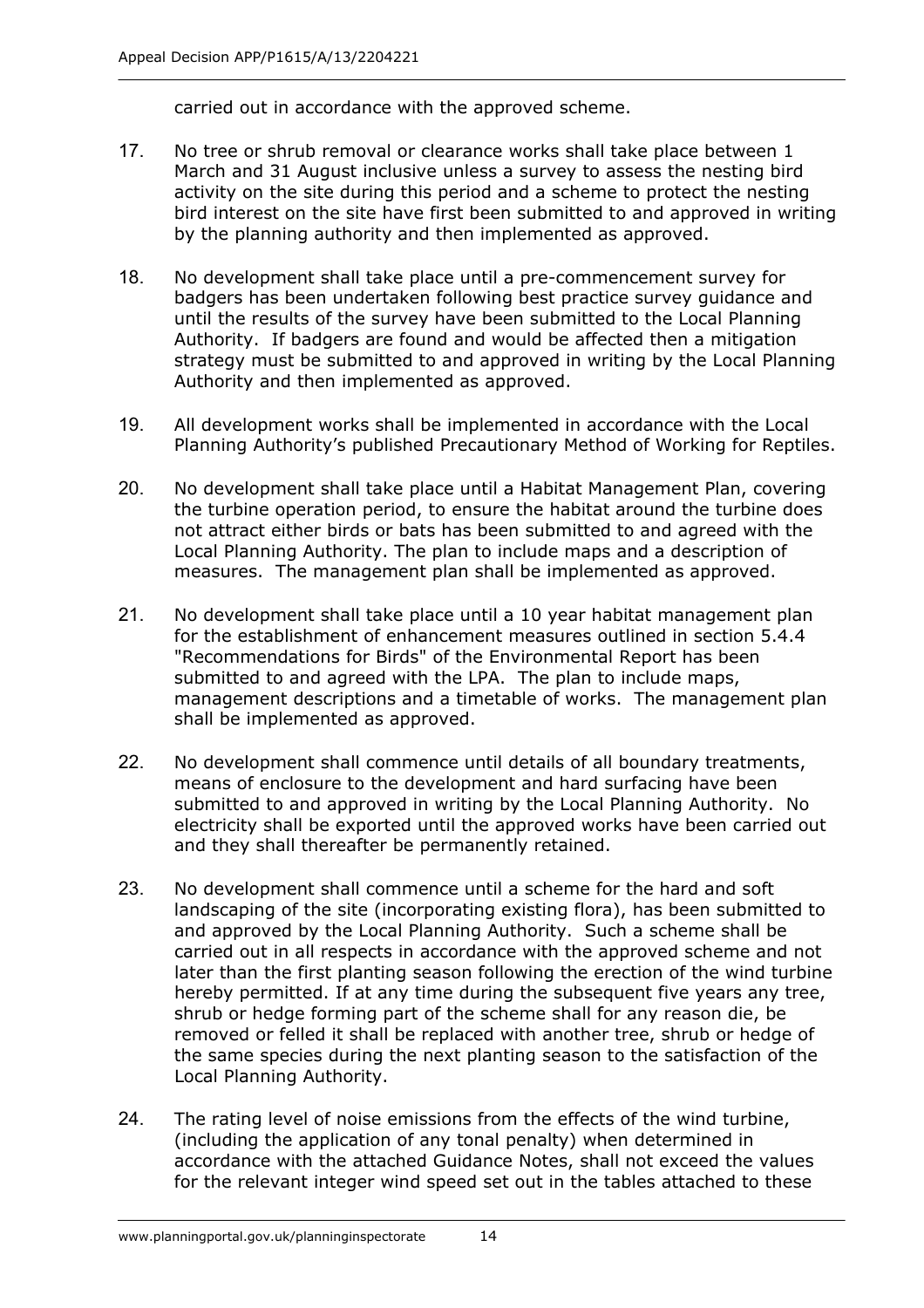### conditions and:

- A. No electricity shall be exported until the wind turbine operator shall submit to the Local Planning Authority for written approval a list of proposed independent consultants who may undertake compliance measurements in accordance with this condition. Amendments to the list of approved consultants shall be made only with the prior written approval of the Local Planning Authority.
- B. Within 21 days from receipt of a written request of the Local Planning Authority, following a valid complaint to it alleging noise disturbance at a dwelling, the wind turbine operator shall, at its expense, employ a consultant approved by the Local Planning Authority, to assess the level of noise emissions from the wind turbine at the complainant's property in accordance with the procedures described in the attached Guidance Notes. The written request from the Local Planning Authority shall set out at least the date, time and location that the complaint relates to. Within 7 days of receipt of the written request of the Local Planning Authority made under this paragraph (B), the wind turbine operator shall obtain approved meteorological data, which would have prevailed at the complaints property for the date and time- of the complaint. The meteorological information obtained should be used to inform the consultants proposed assessment protocol under E(i) below.
- C. The rating level of noise emissions resulting from the wind turbine when determined in accordance with the attached Guidance Notes shall not exceed the noise limits specified in Table 1 and Table 2.
- D. No measurements by the independent consultant shall be undertaken in accordance with these conditions, until the wind turbine operator has submitted to the Local Planning Authority for written approval the proposed measurement location identified in accordance with the Guidance Notes where measurements for compliance checking purposes shall be undertaken. Measurements to assess compliance with the noise limits set out in the Tables attached to these conditions shall be undertaken at the measurement location approved in writing by the Local Planning Authority.
- E. The independent consultant's assessment of the rating level of noise emissions in accordance with Paragraph (F) shall not be carried out until the wind turbine operator has submitted to the Local Planning Authority for written approval a proposed assessment protocol setting out the following:
	- (i) The range of meteorological and operational conditions (which shall include the range of wind speeds, wind directions, power generation and times of day) to determine the assessment of rating level of noise emissions; and
	- (ii) A reasoned assessment as to whether the noise giving rise to the complaint contains or is likely to contain a tonal component.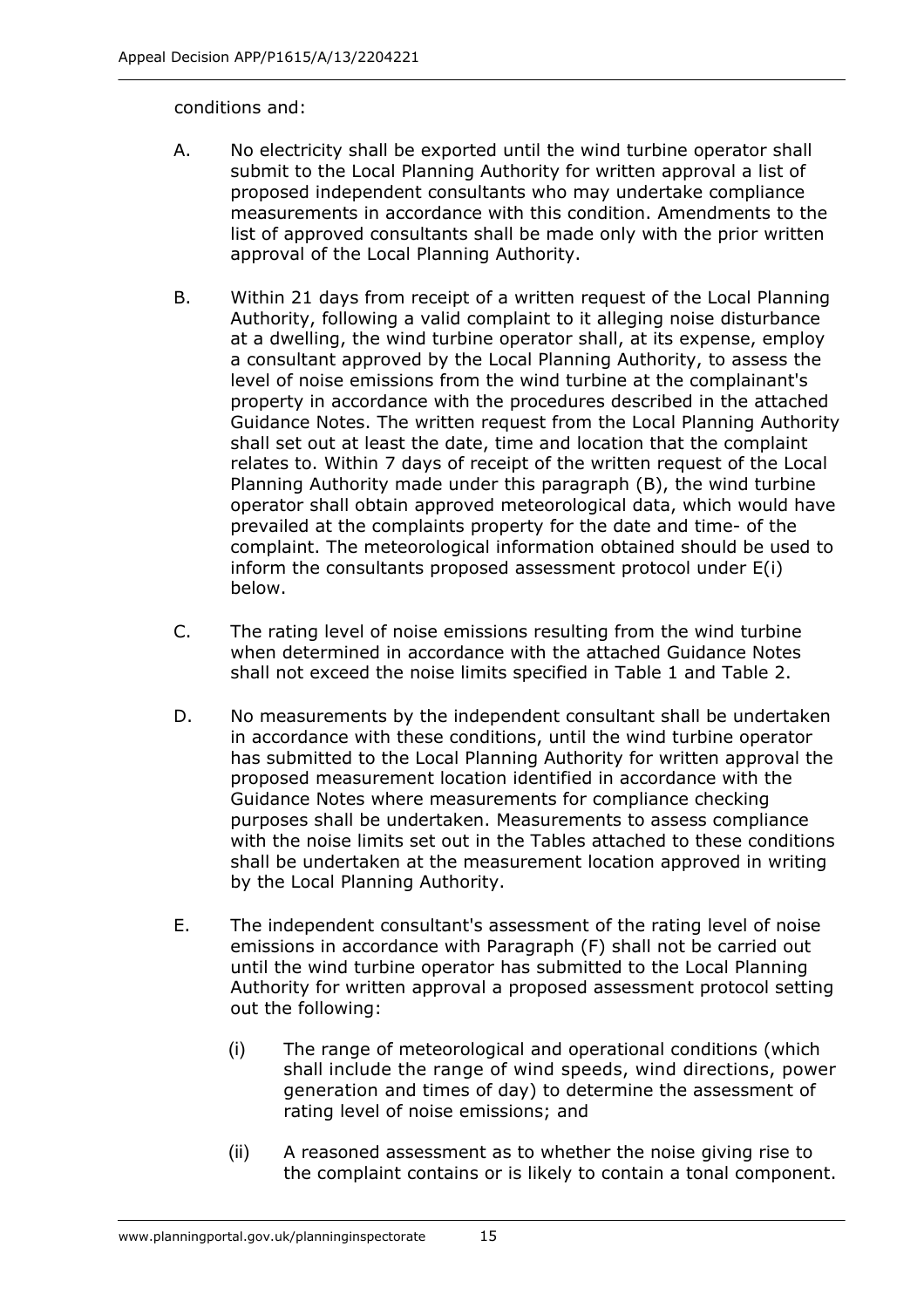The proposed range of conditions shall be those which prevailed during times when the complainant alleges there was disturbance due to noise, having regard to the written request of the Local Planning Authority under paragraph (B), and such others as the independent consultant considers likely to result in a breach of the noise limits. The assessment of the rating level of noise emissions shall be undertaken in accordance with the assessment protocol approved in writing by the Local Planning Authority.

- F. The wind turbine operator shall provide to the Local Planning Authority the independent consultant's assessment of the rating level of noise emissions undertaken in accordance with the Guidance Notes within 1 months of the date of the written request of the Local Planning Authority made under paragraph (B) unless the time limit is extended in writing by the Local Planning Authority. The assessment shall include all data collected for the purposes of undertaking the compliance measurements, such data to be provided in the format set out in Guidance Note 1(a) and certificates of calibration shall be submitted to the Local Planning Authority with the independent consultant's assessment of the rating level of noise emissions.
- G. Where a further assessment of the rating level of noise emissions from the wind turbine is required pursuant to paragraph 4(c) of the attached Guidance Notes, the wind turbine operator shall submit a copy of the further assessment within 21 days of submission of the independent consultant's assessment pursuant to paragraph (F) above unless the time limit has been extended in writing by the Local Planning Authority.

 For the purposes of this condition, a "dwelling" is a building which is lawfully used as a dwelling house and which exists or had planning permission as the date of this consent.

| <b>LOCATION</b>         | Standardised wind speed at 10 meter height<br>$(m/s)$ within |    |    |    |    |    |           |    |     |     |  |  |
|-------------------------|--------------------------------------------------------------|----|----|----|----|----|-----------|----|-----|-----|--|--|
|                         |                                                              |    |    |    |    |    |           |    |     | '10 |  |  |
| Alvington<br>Court Farm | 45                                                           | 45 | 45 | 45 | 45 | 45 | <b>45</b> | 45 | 145 | 45  |  |  |
| All other<br>dwellings  | 35                                                           | 35 | 35 | 35 | 35 | 35 | 35        | 35 | 35  | 35  |  |  |

## **Table 1 – Between 07.00 and 23.00 – Noise level dB <sup>L</sup> A90, 10minute**

#### **Table 2 – Between 23.00 and 07.00 – Noise Level dB <sup>L</sup> A90, 10minute**

| <b>LOCATION</b>         | Standardised wind speed at 10 meter height<br>m/s) within |    |    |    |       |    |    |             |    |    |  |  |
|-------------------------|-----------------------------------------------------------|----|----|----|-------|----|----|-------------|----|----|--|--|
|                         |                                                           |    |    |    |       |    |    |             |    | 10 |  |  |
| Alvington<br>Court Farm | 45                                                        | 45 | 45 | 45 | 45    | 45 | 45 | 45          | 45 | 45 |  |  |
| All other<br>dwellings  | 35                                                        | 35 | 35 |    | 35 35 |    |    | 35 35 35 35 |    | 35 |  |  |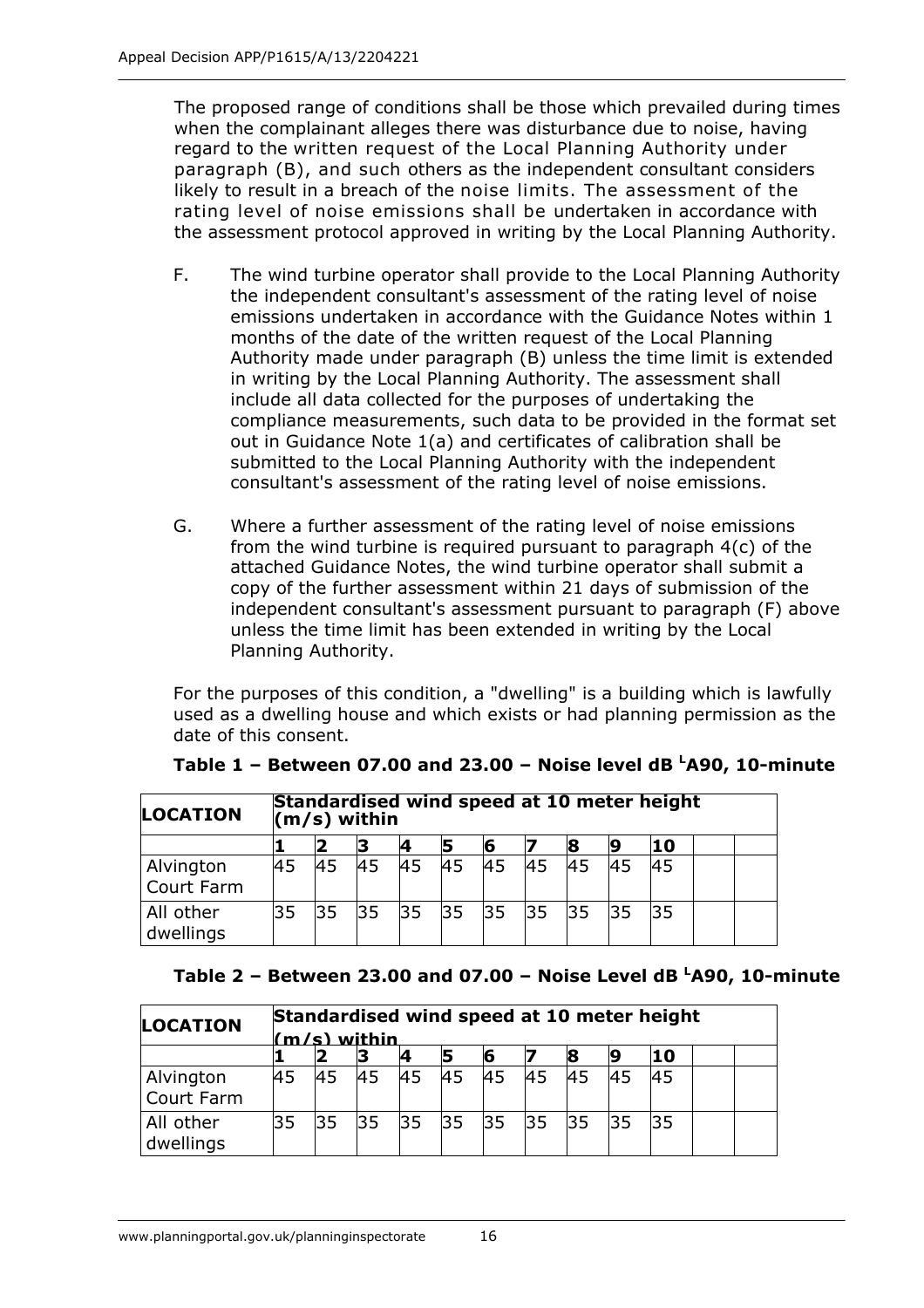| Property             | <b>Easting</b> | Northing |
|----------------------|----------------|----------|
| Alvington Court Farm | 361014         | 200719   |

- 25. The turbine shall not be erected until a scheme to either:
	- (a)halt the operation of the turbine; or
	- (b) to otherwise curtail its operation;

 at the following times to reduce the risk to bats has been submitted to and approved in writing by the Local Planning Authority: from 1 May to 31 October inclusive from local sunset to 1 hour after local sunset; and for the 1 hour period before local sunrise. Should the ambient temperature falls below 9.5°c at these times the turbine may be operated normally without curtailment. The scheme so approved shall be strictly adhered to for the duration of the use unless alternative thresholds or operation, supported by the results of the bat activity monitoring required by Condition 26, are first approved in writing by the Local Planning Authority.

26. Bat activity monitoring shall be conducted in years 1, 2, and 3 of the turbine operation period (and also 10 if requested by the LPA). There shall be 3 monitoring sessions during the bat season in May, July and September. Monitoring shall consist of nacelle monitoring data and an additional static detector involving 5 consecutive nights of automatic bat recording following the guidelines in the Bat Conservation Trust Bat Survey Good Practice Guidelines. The static detector shall be positioned in the retained nearest adjacent hedge line to the northeast of the turbine. In addition, searches for any dead bats in this area shall be made at dawn (mid-April to mid- October), for years 1, 2, 3, of the turbine operation period (and also for year 10, if requested by the LPA Local Planning Authority). The search shall involve walking a nominal 2m grid of the search area. Any dead bats found in this way will be identified by the species, sex, and maturity and the findings reported to the Local Planning Authority at the end of each year (by email). The frequency of dawn searches shall be as follows:

 Year 1 – Once per two weeks (April – mid July), but once per week (mid July – mid October);

Year 2 – Once per month (April to Oct);

 Year 3 – Once per month (April – Oct) – repeated in year 10 if requested by the Local Planning Authority.

 Monitoring shall be strictly adhered to as detailed above unless otherwise agreed in writing with the Local Planning Authority.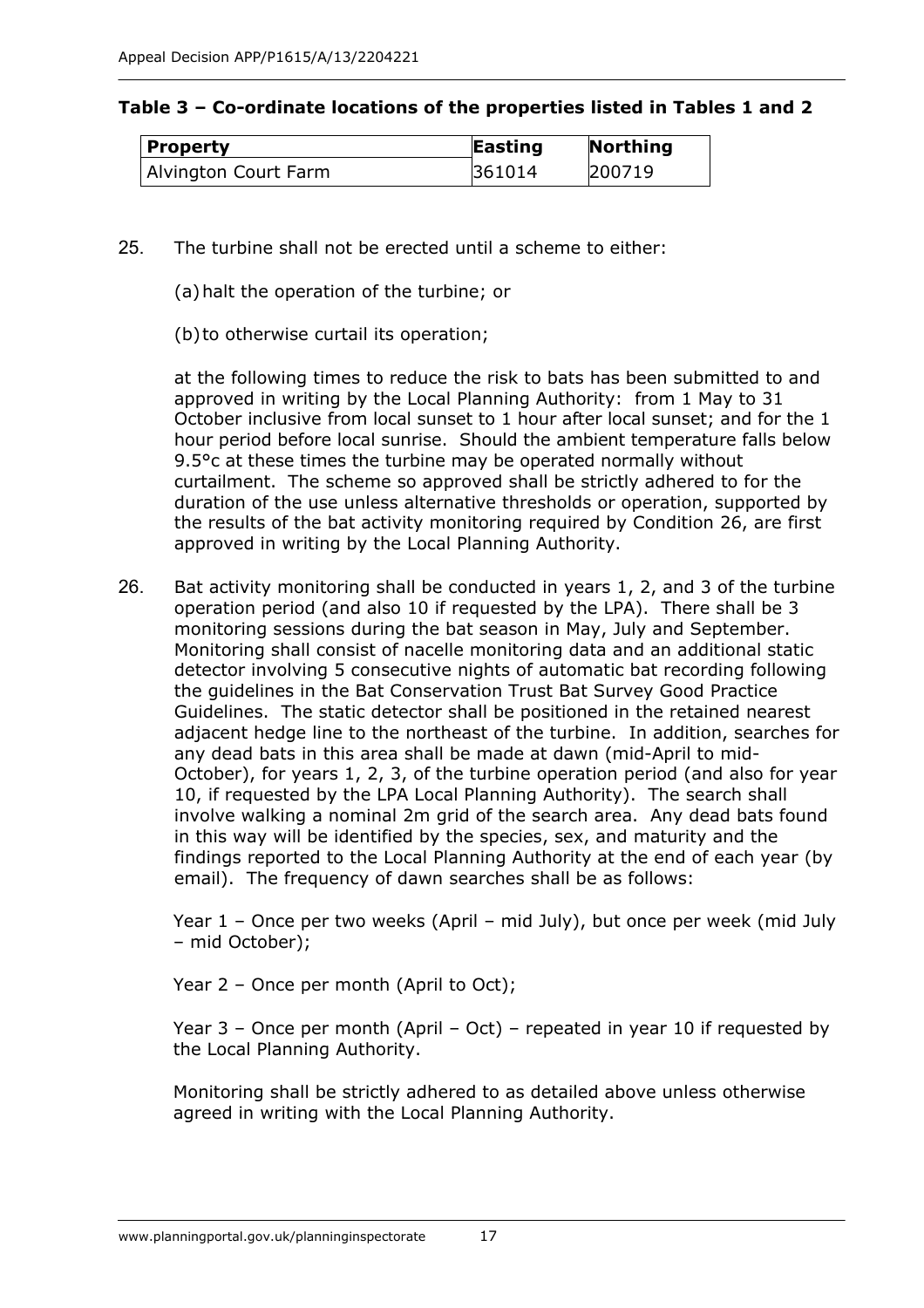## **GUIDANCE NOTES FOR NOISE CONDITION**

 These notes are to be read with and form part of the noise condition. They further explain the condition and specify the methods to be deployed in the assessment of complaints about noise emissions from the wind turbine. The rating level at each integer wind speed is the arithmetic sum of the wind turbine noise level as determined from the best-fit curve described in Note 2 of these Guidance Notes and any tonal penalty applied in accordance with Note 3. Reference to ETSU-R-97 refers to the publication entitles "The Assessment and Rating of Noise from Wind Farms" (1997) published by the Energy Technology Support unit (ETSU) for the Department of Trade and Industry (DTI).

## **Note 1**

(a) Values of the LA90, 10-minute noise statistic shall be measured at the complainant's property, using a sound level meter of EN 60651/BS EN 60804 Type 1, or BS EN 61672 Class 1 quality (or the equivalent UK adopted standard in force at the time of the measurements) set to measure using the fast time weighted response as specified in BS EN 60651/BS EN 60804 or BS EN 616721 (or the equivalent UK adopted standard in force at the time of the measurements). Measurements shall be undertaken in such a manner to enable a tonal penalty to be applied in accordance with Guidance Note 3.

(b) The microphone should be mounted at  $1.2 - 1.5$  metres above ground level, fitted with a two-layer windshield or suitable equivalent approved by the Local Planning Authority, and placed outside the complainant's dwelling. Measurements should be made in "free field" conditions. To achieve this, the microphone should be placed at least 3.5 metres away from the building façade or any reflecting surface except the ground at the approved measurement location. In the event that the consent of the complainant for access to his or her property to undertake compliance measurements is withheld, the wind turbine operator shall submit for the written approval of the Local Planning Authority details of the proposed alternative representative measurement location prior to the commencement of measurements and the measurements shall be undertaken at the approved alternative representative measurement location.

## **Note 2**

 (a) The noise measurements shall be made so as to provide not less than 20 valid data points as defined in Note 2 paragraph (b).

 (b) Valid data points are those measured in the conditions set out in the assessment protocol approved by the Local Planning Authority under paragraph (e) of the noise condition but excluding any periods of rainfall.

## **Note 3**

 (a) Where in accordance with the approved assessment protocol under paragraph (E) of the noise condition, noise emissions at the location or locations where compliance measurements are being undertaken contain or are likely to contain a tonal component, a tonal penalty is to be calculated and applied using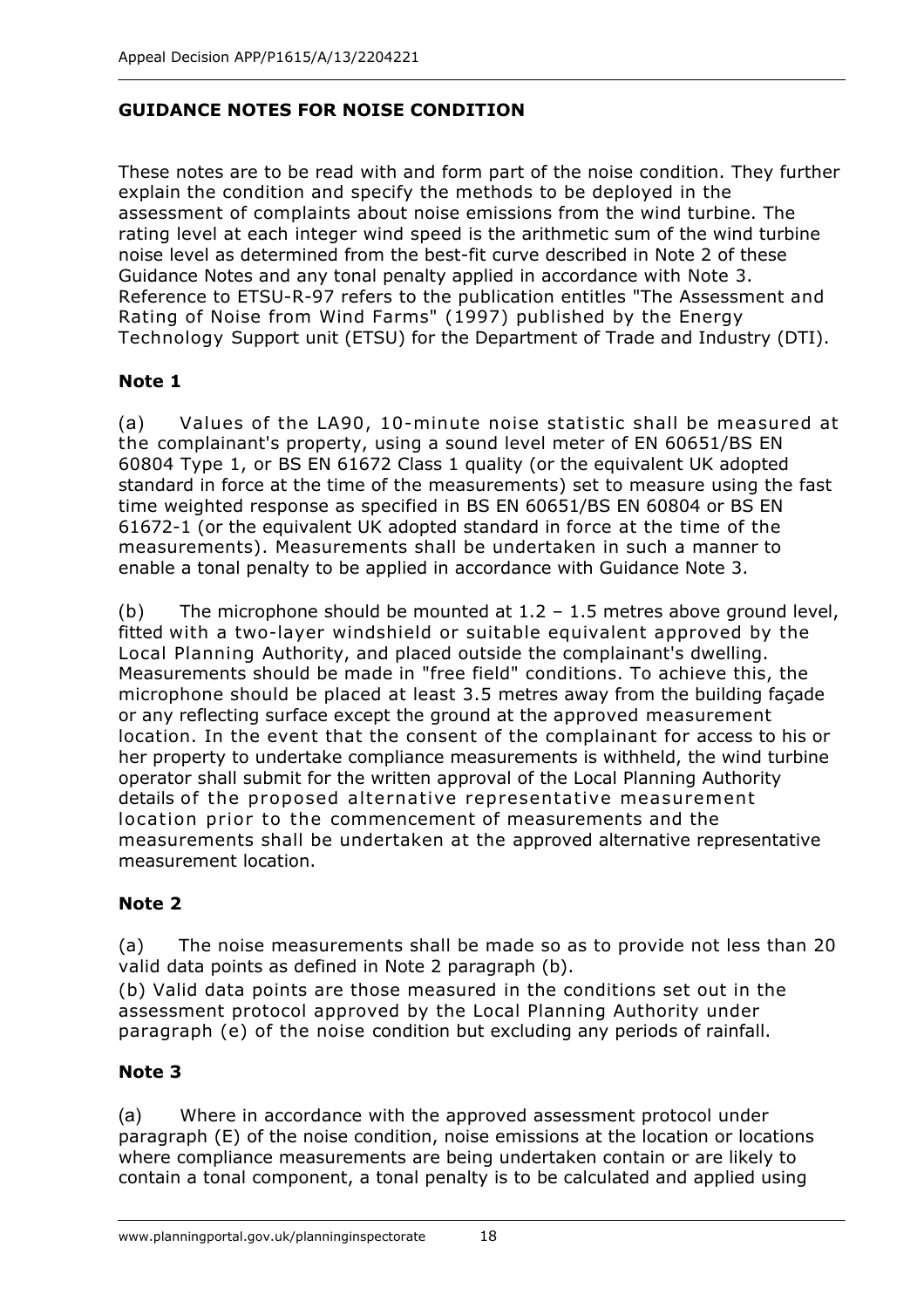the following rating procedure.

 $(b)$  For each 10-minute interval for which LA90, 10-minute data have been determined as valid in accordance with Note 2 a tonal assessment shall be performed on noise emissions during 2 minutes of each 10-minute period. The 2-minute periods should be spaced at 10-minute intervals provided that uninterrupted uncorrupted data are available ("the standard procedure"). Where uncorrupted data are not available, the first available uninterrupted clean 2-minute period out of the affected overall 10-minute period shall be selected. Any such deviations from standard procedure shall be reported.

(c) For each of the 2-minute samples the tone level audibility (Lta) shall be calculated by comparison with the audibility criterion given in Section 2.1 on pages 104 - 109 of ETSU-R-97.

 (d) The tone level audibility (Lta) shall be plotted against wind speed for each of the 2-minute samples. Samples for which the tones were below the audibility criterion or no tone was identified, a value of zero audibility shall be substituted.

 (e) At least squares "best fit" linear regression shall then be performed to establish the average tone level above audibility for each integer wind speed derived from the value of the "best fit" line fitted to values within ± 0.5m/s of each integer wind speed. If there is no apparent trend with wind speed then a simple arithmetic mean shall be used. This process shall be repeated for each integer wind speed for which there is an assessment of overall levels in Note 2.

 (f) The tonal penalty is derived from the margin above audibility of the tone according to the figure below.



## **Note 4**

 (a) If a tonal penalty is to be applied in accordance with Note 3 the rating level of the turbine noise at each wind speed is the arithmetic sum of the measured noise level as determined from the best fit curve described in Note 2 and the penalty for tonal noise as derived in accordance with Note 3 above at each integer wind speed within the range set out in the approved assessment protocol under paragraph (E) of the noise condition.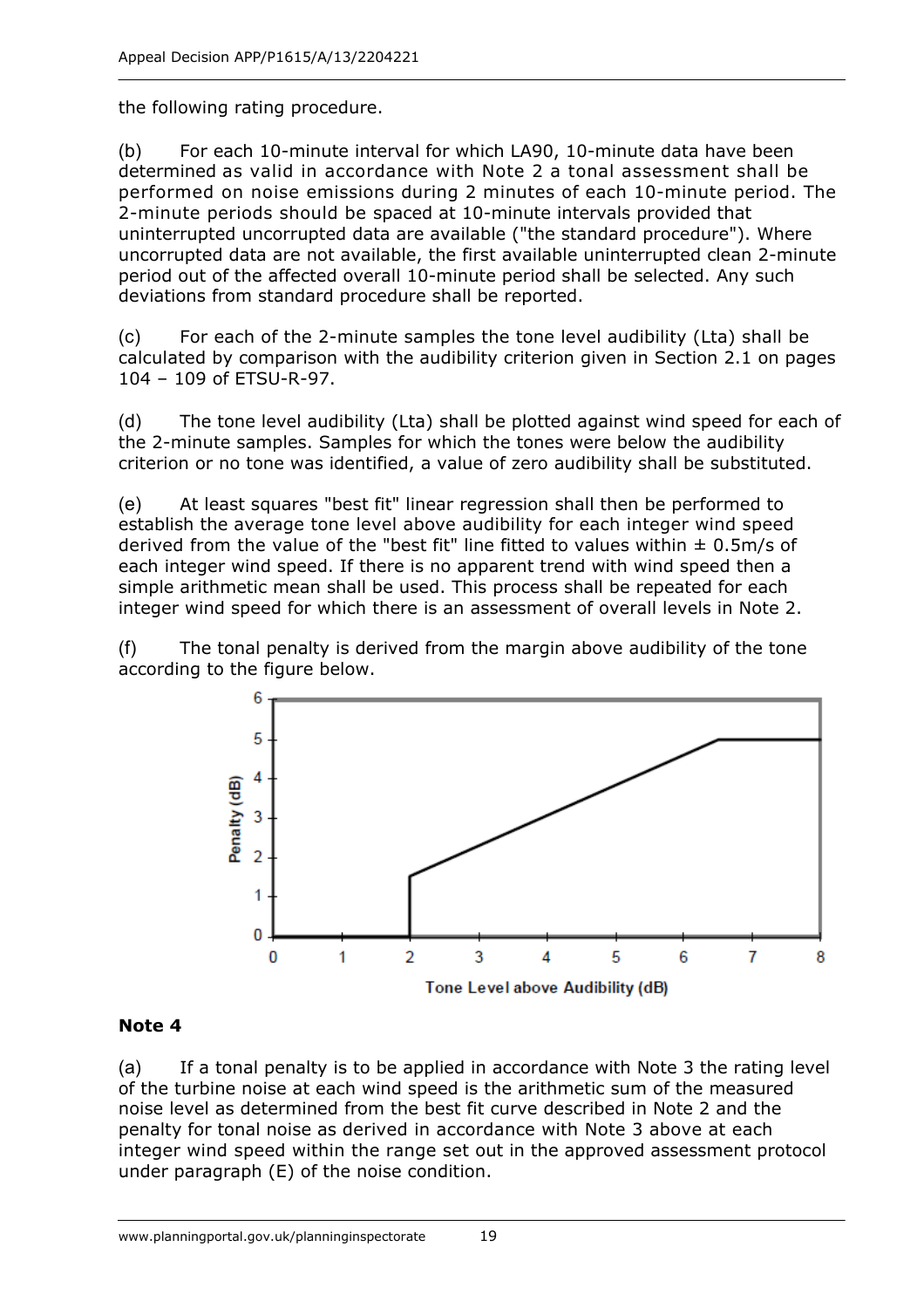(b) If no tonal penalty is to be applied then the rating level of the turbine noise at each wind speed is equal to the measured noise level as determined from the best fit curve described in Note 2.

 (c) In the event that the rating level is above the limit(s) set out in the Tables attached to the noise conditions or the noise limits for a complainant's dwelling approved in accordance with paragraph (C) of the noise condition, the independent consultant shall undertake a further assessment of the rating level to correct for background noise so that the rated level relates to wind turbine noise emissions only.

 (d) The wind turbine operator shall ensure that the wind turbine is turned off for such period as the independent consultant or the Local Planning Authority requires to undertake a further assessment. The further assessment shall be undertaken in accordance with the following steps:

- i. Repeating the steps in Note 2, with the wind farm switched off, and determining the background noise (L3) at each integer wind speed within the range set out in the approved assessment protocol under paragraph (E) of the noise condition.
- ii. The wind farm noise  $(L_i)$  at this speed shall then be calculated as follows where L2 is the measured level with turbines running but without the addition of any tonal penalty:

$$
L_1 = 10 \log[10^{L_2/10} - 10^{L_3/10}]
$$

iii. The rating level shall be re-calculated by adding the tonal penalty (if any is applied in accordance with Note 3) to the derived wind farm noise  $L_1$ , at that integer wind speed.

 If the rating level after adjustment for background noise contribution and adjustment for tonal penalty (if required in accordance with note (iii) above) at any integer wind speed lies at or below the values set out in the Tables attached to the conditions or at or below the noise limits approved by the Local Planning Authority for a complainant's dwelling in accordance with paragraph (C) of the noise condition then no further action is necessary. If the rating level at any integer wind speed exceeds the values set out in the Tables attached to the conditions or the noise limits approved by the Local Planning Authority for a complainant's dwelling in accordance with paragraph (C) of the noise condition then the development fails to comply with the conditions.